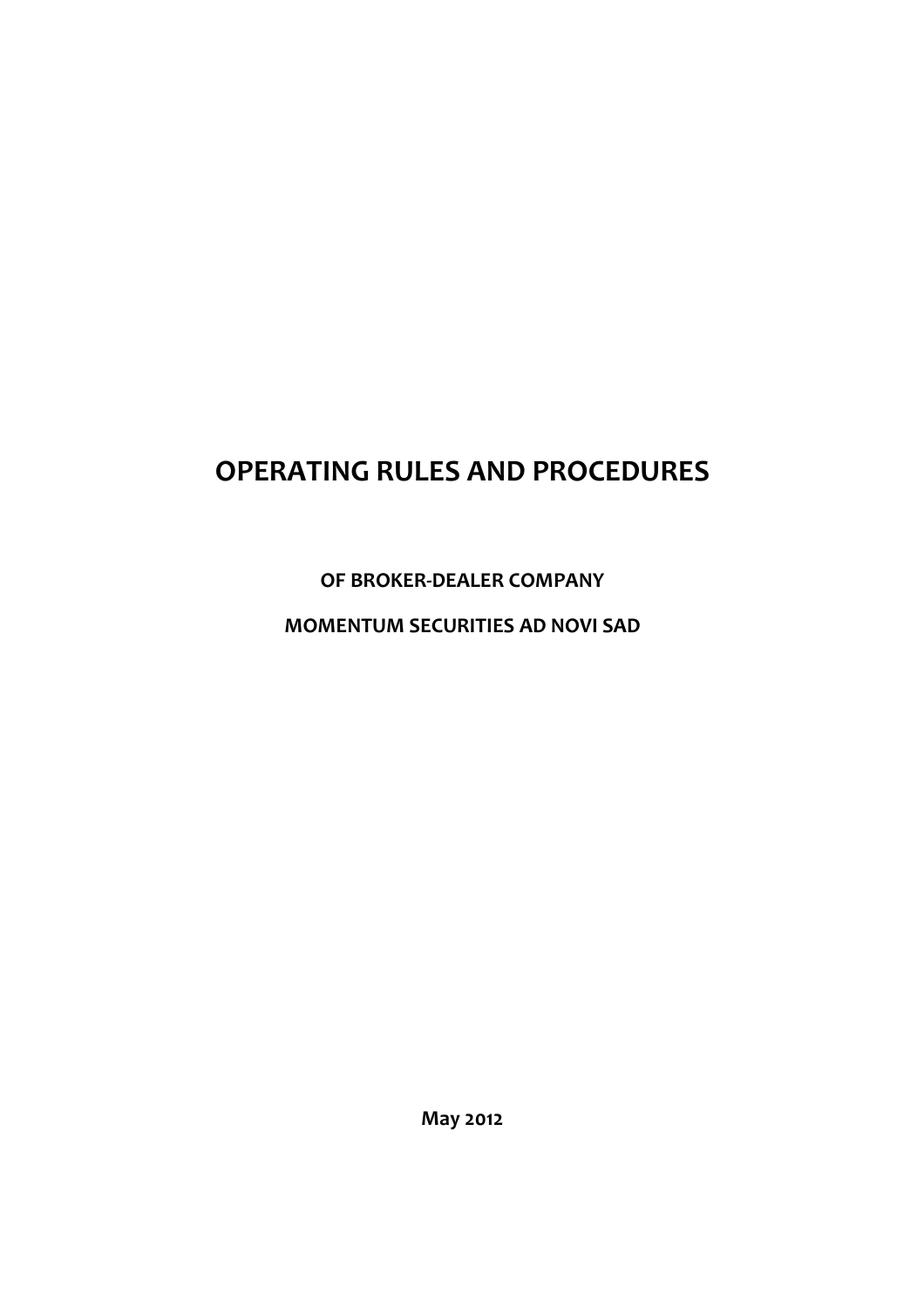# Table of contents:

| III GENERAL ORGANIZATIONAL REQUIREMENTS FOR CONDUCTING ACTIVITIES OF THE COMPANY  5 |  |
|-------------------------------------------------------------------------------------|--|
|                                                                                     |  |
|                                                                                     |  |
|                                                                                     |  |
|                                                                                     |  |
|                                                                                     |  |
|                                                                                     |  |
| X CONTENT OF CONTRACTS WITH CLIENTS AND MUTUAL RIGHTS AND OBLIGATIONS  25           |  |
|                                                                                     |  |
|                                                                                     |  |
|                                                                                     |  |
|                                                                                     |  |
|                                                                                     |  |
|                                                                                     |  |
|                                                                                     |  |
|                                                                                     |  |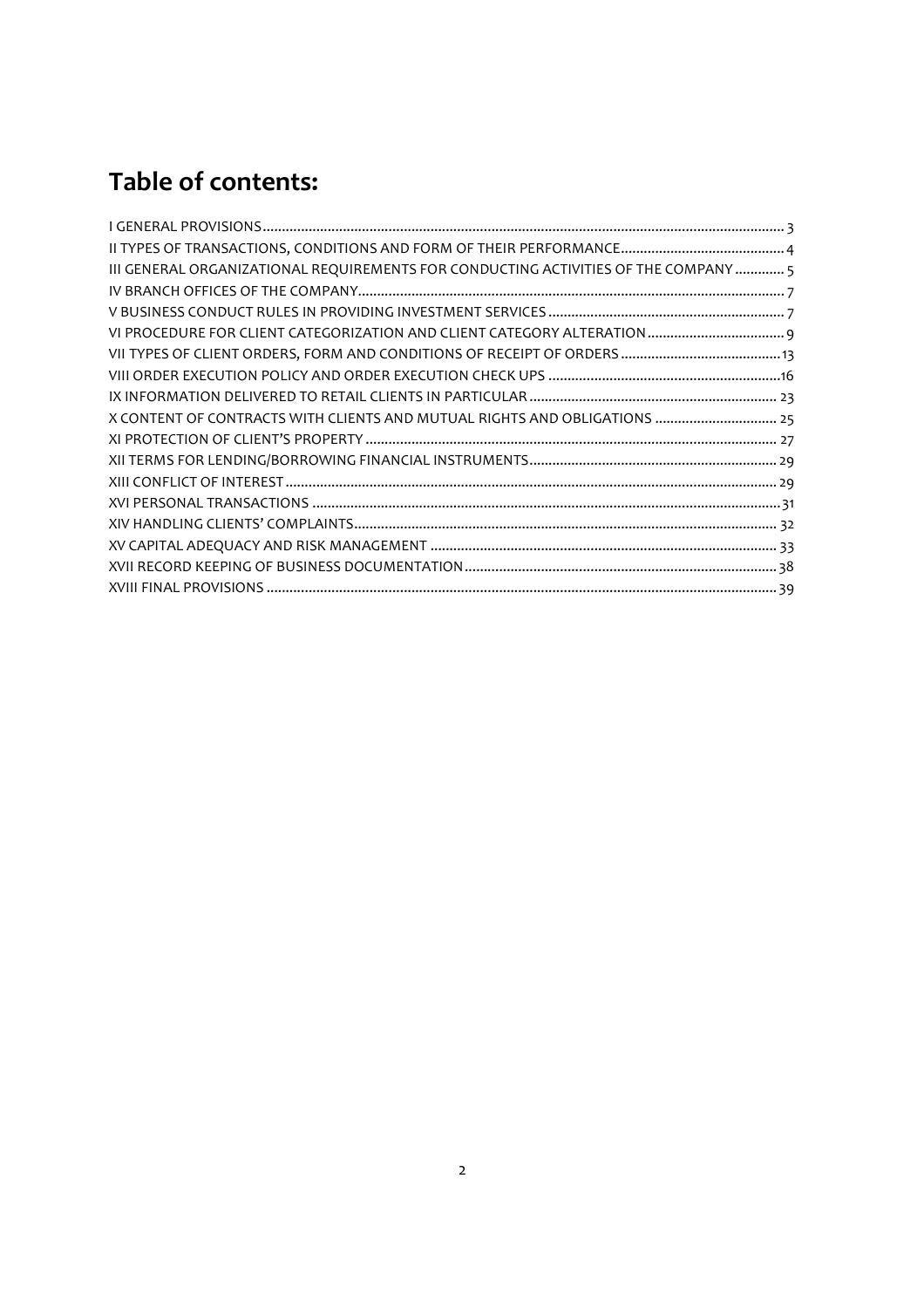Pursuant to Article 163 of the Law on the capital market (Official Gazette of RS, No. 31/2011, hereinafter referred to as: "the Law"), Article 14 paragraph 1 and Article 15 of the Rulebook On Granting Approval For General Enactments Of A Market Operator, Investment Firm And Central Securities Depository And Clearing House (Official Gazette of RS, No. 89/2011, hereinafter referred to as: "the Rulebook"), Article 29 of the Articles of Foundation(that represent the Founding Act) of the Broker-Dealer Company Momentum Securities ad Novi Sad and Article 43 of the Articles of Association of the Broker-Dealer Company Momentum Securities ad Novi Sad, the Shareholders' Meeting of the Broker-Dealer Company Momentum Securities ad Novi Sad, as of May  $16^{th}$ , 2012 adopted the following:

# OPERATING RULES AND PROCEDURES

# OF BROKER-DEALER COMPANY MOMENTUM SECURITIES AD Novi Sad

#### I GENERAL PROVISIONS

#### Article 1

Broker-Dealer Company Momentum Securities ad Novi Sad (hereinafter referred to as: "the **Company"**) was established by the Articles of Foundation adopted on July 24<sup>th</sup>, 2007.

The Company conducts broker-dealer activities pursuant to license issued by the Securities Commission no.  $5/0$ -02-6042/5-07 as of August  $9^{th}$ , 2007, and is registered in the Registrar of Companies pursuant to the Decision of the Serbian Business Register Agency BD 96764/2007 as of August  $15^{th}$ , 2007.

#### Article 2

These Operating rules and procedures of the Broker-Dealer company Momentum Securities ad Novi Sad (hereinafter referred to as "the Operating Rules") shall regulate general operating terms and conditions of the Company, in particular:

- 1) Types of transactions performed by the Company and conditions and form of their performance;
- 2) Business conduct rules in providing investment services;
- 3) Procedure for client categorization/classification and for client category alteration;
- 4) Types of client orders, form and conditions of receipt of orders;
- 5) Order execution policy and order execution check ups;
- 6) Information delivered to clients, and in particular information delivered to retail clients;
- 7) Content of contracts with clients;
- 8) Mutual rights and obligations of the Company and of the clients;
- 9) Protection of client's property (client's financial instruments and funds);
- 10) Terms for lending/borrowing financial instruments;
- 11) Handling clients' complaints and
- 12) Other issues relevant for the operations of the Company.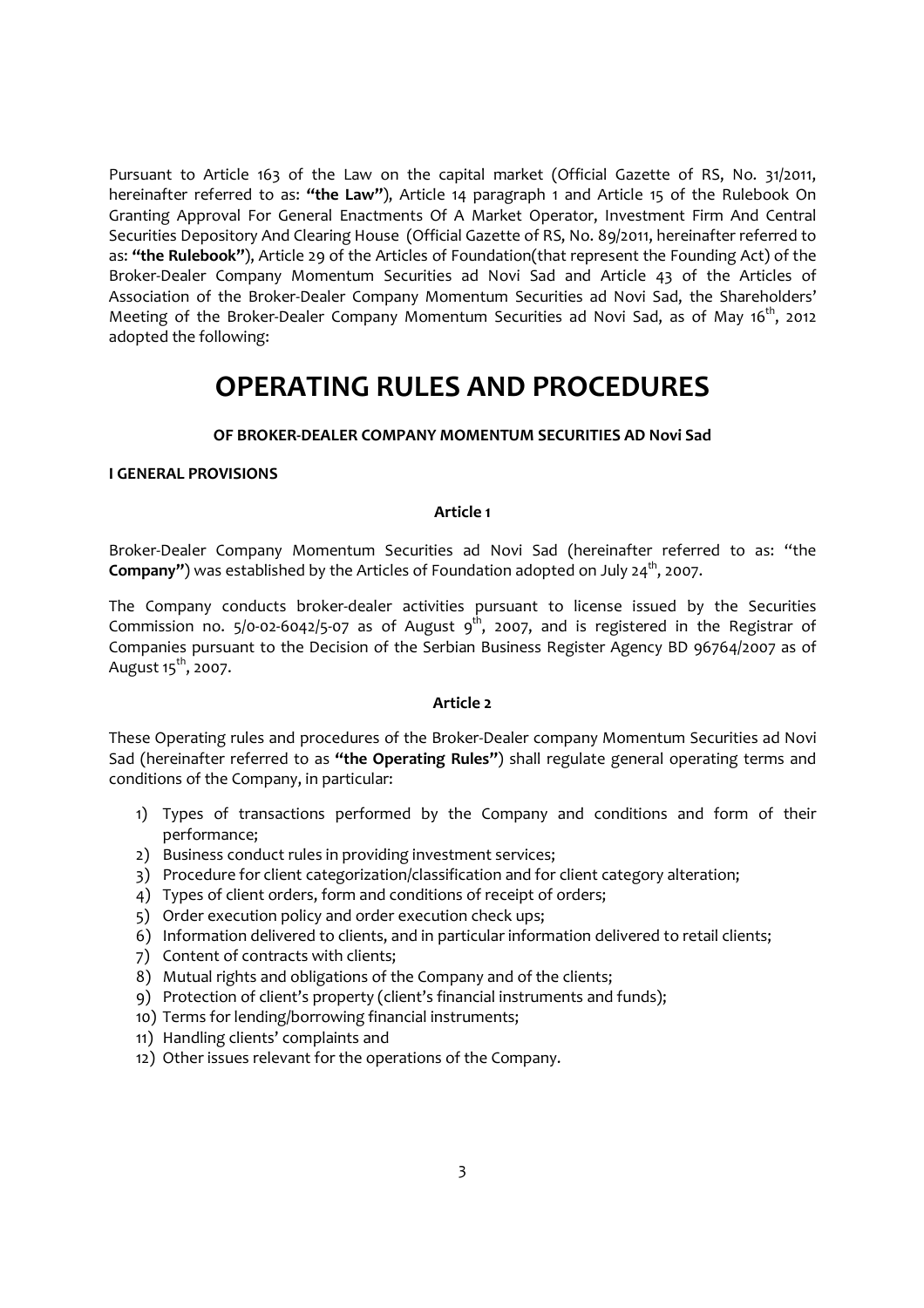# II TYPES OF TRANSACTIONS, CONDITIONS AND FORM OF THEIR PERFORMANCE

# Article 3

Pursuant to the provisions of the Directive on Classification of Activities ("Official Gazette of RS, No. 54/2012) the Company's main business operation is:

- 6612 – Brokerage activities with securities and stock exchange goods.

# Article 4

According to the provisions of Article 148, paragraph 1, points 8) and 9) of the Law, the Company may carry out the following activities:

- 1) receipt and transfer of orders relating to the sale and purchase of financial instruments;
- 2) execution of orders for the account of the client;
- 3) services related to the offer and sale of financial instruments without redemption obligation.

Besides services mentioned under paragraph 1 of this Article, the Company shall be authorized to provide the following additional services:

- 1) storage and administering of financial instruments for client's account, including storage of instruments with respective services thereof, such as administering funds and collaterals
- 2) approval of loans to investors enabling them to carry out transactions through one or more financial instruments, where the company-lender is included in the transaction;
- 3) counseling to companies regarding the structure of the capital, business strategy, merging, purchase of companies and similar issues;
- 4) foreign exchange services in relation to the provision of investment services;
- 5) research and financial analysis in the field of investment or other forms of general recommendations related to financial instrument transactions;
- 6) investment services and activities, as well as additional services related to the base of derived financial instruments pursuant to the Law, with regard to investment services and activities, as well as additional services.

# Article 5

The Company shall provide services and perform activities provided for in the provisions of Article 4. of these Operating Rules pursuant to the license issued by the Securities Commission (hereinafter referred to as: "the Commission") to perform the specified activities of the Company.

The license may contain one or more additional services referred to in Article 4, paragraph 2 of these Operating Rules, but the mentioned additional services may not be provided if the Company does not have permission to provide at least one of the investment services or activities provided for in Article 4, paragraph 2 of the Operating Rules.

With regard to the provision of additional foreign exchange services provided for in Article 4, paragraph 2, point 4) of the Operating Rules, the Company shall obtain an appropriate licence pursuant to the law governing foreign exchange activities.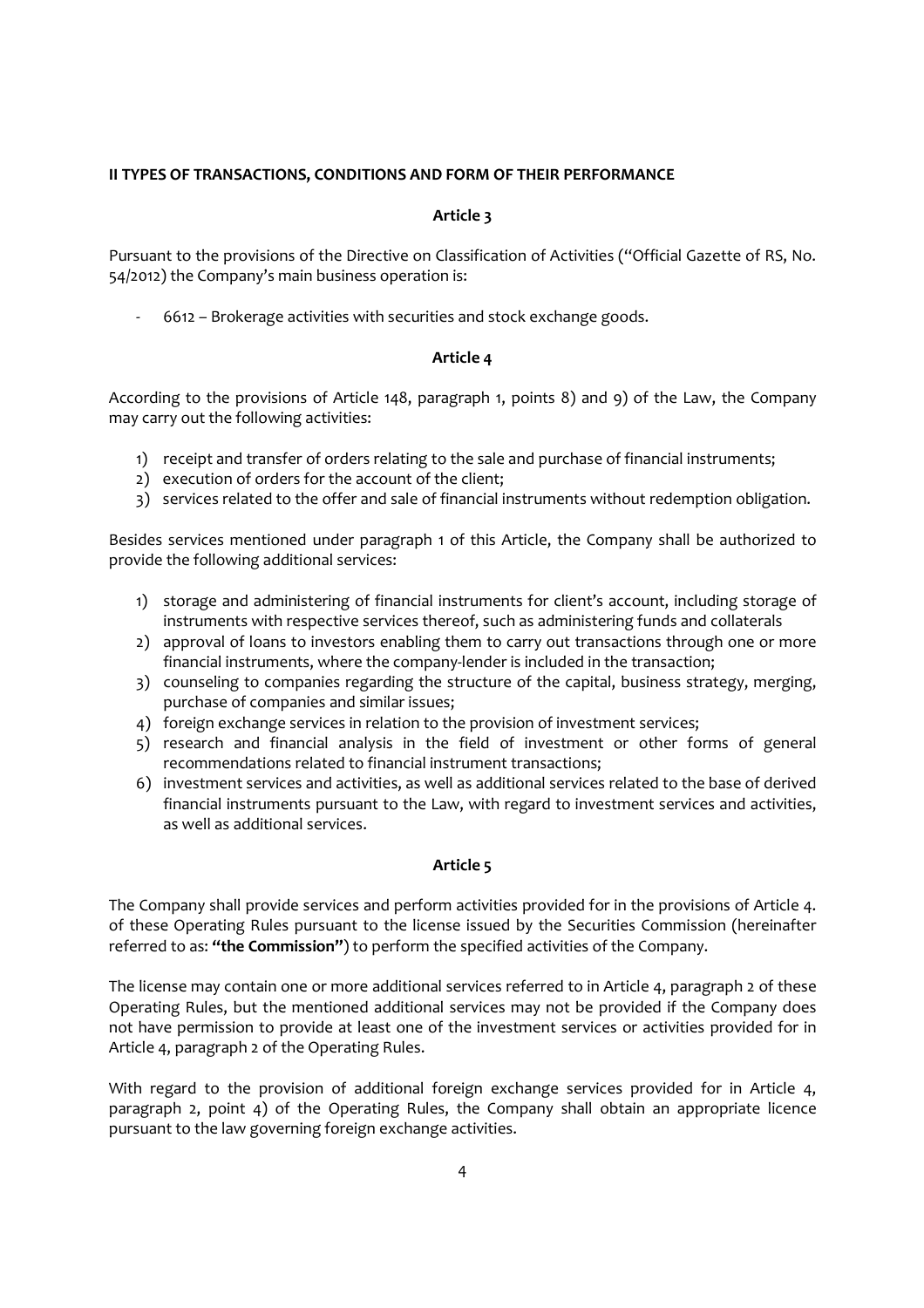# III GENERAL ORGANIZATIONAL REQUIREMENTS FOR CONDUCTING ACTIVITIES OF THE COMPANY

#### Article 6

The Company shall:

- 1. establish and implement an organizational document specifying the decision-making procedure, responsibilities for the decisions and the method of reporting;
- 2. ensure that all relevant persons are aware of the procedures which must be followed;
- 3. establish, implement and regularly maintain adequate internal control mechanisms designed to secure compliance with decisions and procedures at all levels of the Company.

Internal control provided for in paragraph 1 point 3) of this Article is regulated by a special act of the Company.

The Company shall maintain adequate and orderly records of its business and internal organization.

#### Article 7

The Company shall provide:

- 1. adequate business premises for the provision of licensed activities;
- 2. technical and physical protection of premises, equipment and documentation.

#### Article 8

The Company shall perform services within separate organizational units.

#### Article 9

Employees of the Company must have relevant qualifications, knowledge and experience necessary for the sound provision of services of the Company.

The Company shall have at least two persons employed full-time and licensed by the Commission to perform the activities of a broker.

#### Article 10

Information system of the Company must be adequate considering the scale and complexity of service the Company provides.

The Company shall ensure efficient control, security, integrity and confidentiality of information, particularly:

1) Hardware and software protection from unauthorized access, by detailed surveillance (procedures for registering, analysis and control of every activity within the system), and access control by giving user permissions and authorizations;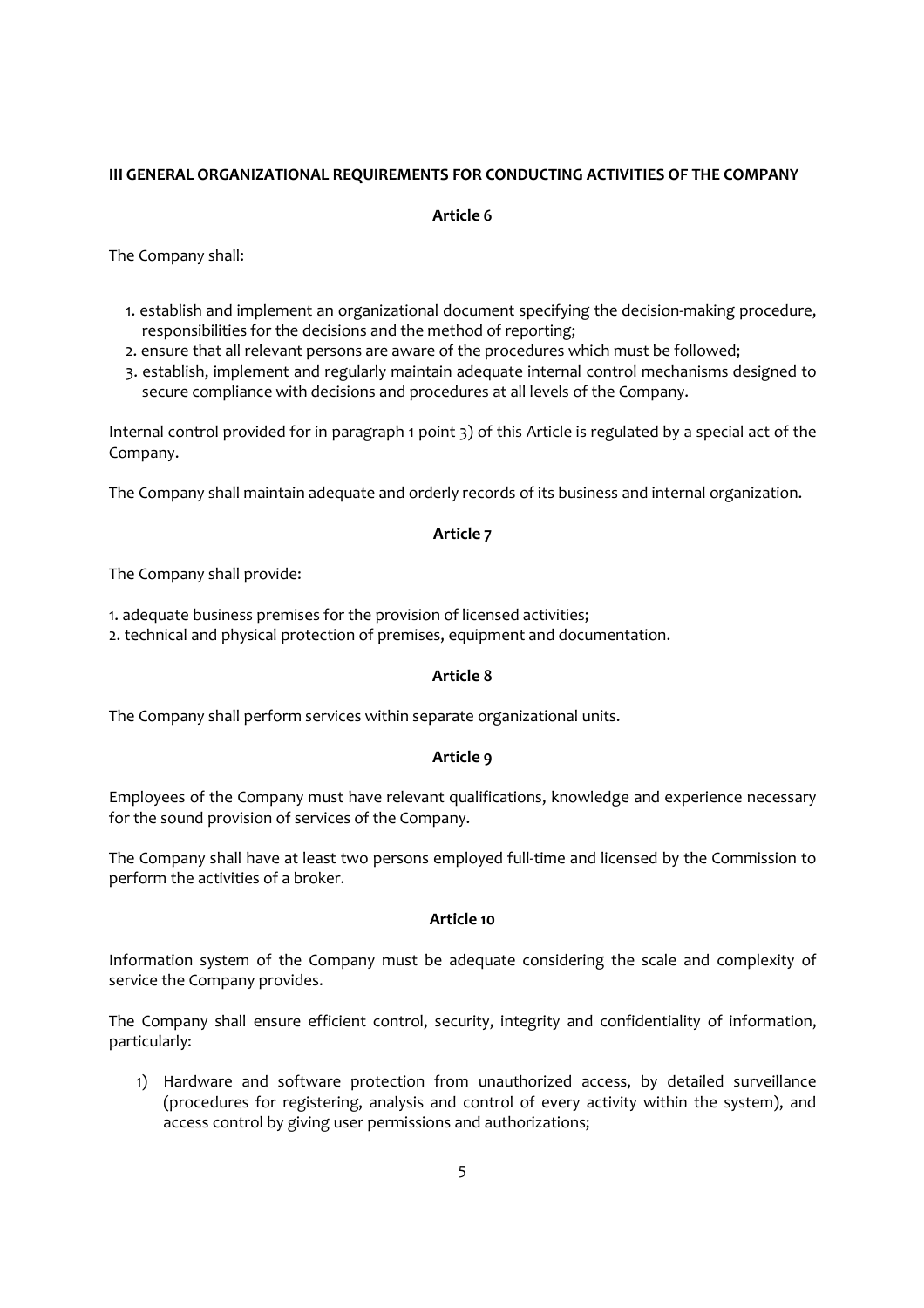- 2) Adequate training of employees about the use of such system and about prescribed system protection procedures;
- 3) Only authorized persons, on whom the Company keeps separate records, shall have access to the information system and be authorized to enter, alter and use data;
- 4) Any person with workstation access must have a user name and password, and access only to the functions necessary for carrying out that person's job, in addition, a user name and password may be used by one person only;
- 5) Only the data approved as established by the Company's enactments may be entered into the information systems;
- 6) All approved data have been entered into the information systems;
- 7) Regular verification of accuracy of entered data shall be performed.

The Company's information system data sheet copies shall bear the date and time when they were drawn up and a signature of the authorized person.

#### Article 11

The Company shall establish, implement and maintain measures aimed at ensuring information system operation continuity, particularly:

- 1. Protection of the information system by hardware and software solutions, reliable UPS systems, back-up telecommunication devices;
- 2. Reliability of the information system:
	- by simultaneous hard disk mirroring on servers and provision of a back-up server;
	- by making at least two copies of data at the end of each business day, whereby one copy shall be kept in the business premises and the other copy at some other location.

The Company shall establish, implement and maintain measures aimed at ensuring information system operation continuity in exceptional circumstances, including timely resumption of its services and preservation of functions and access to information, if the maintenance of unhindered operations are not possible in such exceptional circumstances.

Measures aimed at ensuring operation continuity in exceptional circumstances are regulated by a special act of the Company.

# Article 12

The Company shall establish, implement and maintain accounting procedures that enable it to deliver in a timely manner financial reports which reflect a true and fair view of its financial position and which comply with the applicable accounting standards and rules.

The Company shall maintain business books and prepare financial reports in compliance with the Law and the law governing accounting.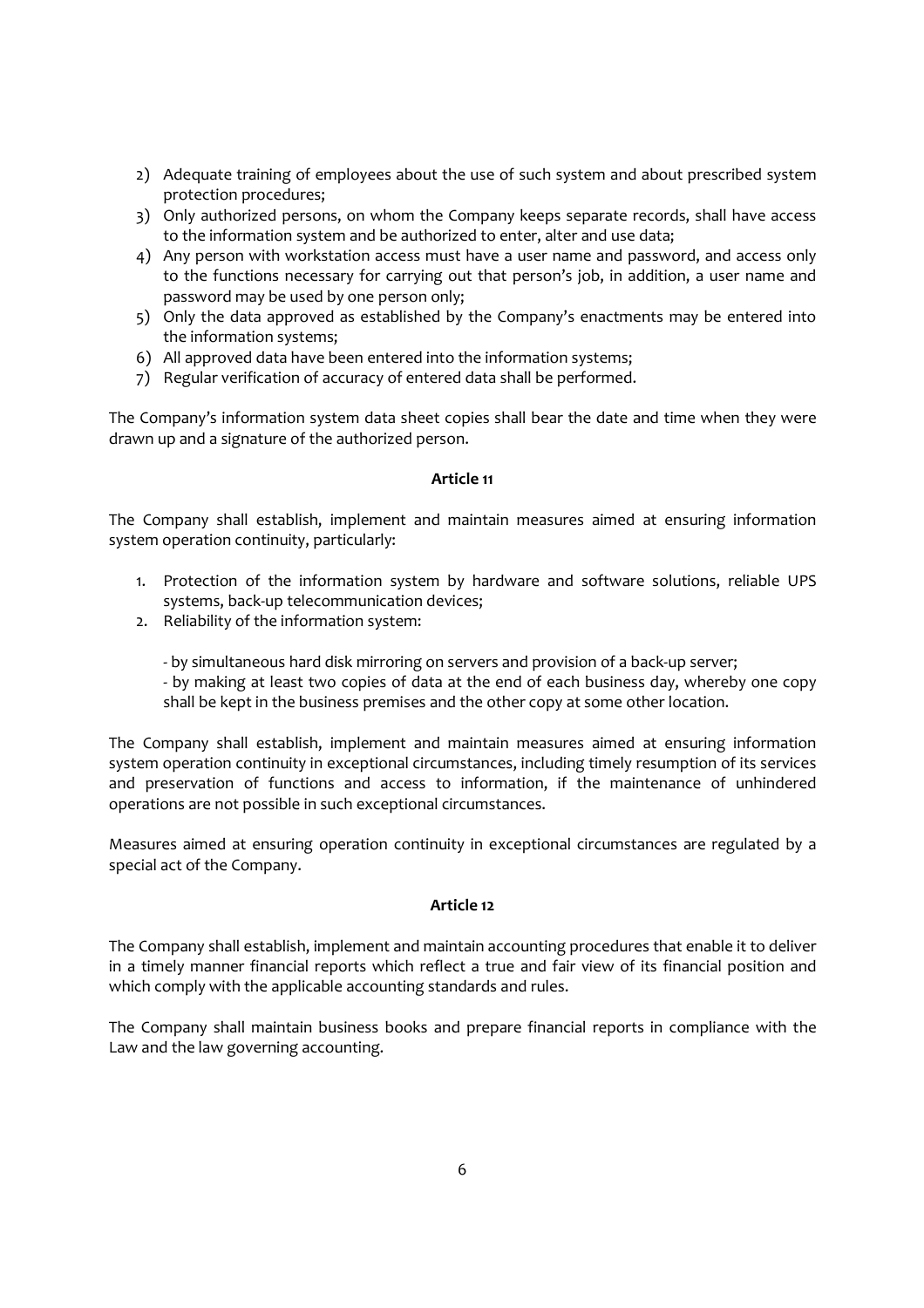#### IV BRANCH OFFICES OF THE COMPANY

#### Article 13

The Company may establish branch offices at home and abroad.

The Company shall be required to obtain a prior approval from the Commission to establish a branch in another country.

The Commission shall further prescribe the content of the requirements of paragraph 1 of this Article, and such approval shall be filed with evidence that competent authorities in the other country are prepared to permit the Company to conduct investment services and activities in such country.

The Company may also conduct activities within the units of the Company which have no legal personality, but have certain powers in legal transactions, separate accounting of business results and a separate sub-account – provided that such units meet the conditions for conducting the activities of the Company.

The provisions of these Operating Rules and the Law regarding the granting of license for performing the activities of the Company, shall apply accordingly to the granting of license for performing such activities for branches of the Company.

# V BUSINESS CONDUCT RULES IN PROVIDING INVESTMENT SERVICES

#### Article 14

When providing investment services to clients, the Company shall place the interests of its clients before the interests of the Company and shall act honestly, fairly and professionally in accordance with the best interests of its clients and comply, in particular, with the principles set out in the provisions of the Law.

All information, including marketing communications, addressed by the Company to its clients or potential clients shall be fair, clear and not misleading, and the marketing communications shall be clearly identifiable as such.

In order for the clients to be able to understand the nature and risks of the investment service and of the specific type of financial instrument that is being offered and, consequently, to take investment decisions on an informed basis, the Company shall provide to the clients and potential clients appropriate information in a comprehensible form regarding:

- 1) the Company and its services;
- 2) financial instruments and proposed investment strategies, including appropriate guidance on and warnings of the risks associated with investments in those instruments or in respect of particular investment strategies;
- 3) transaction execution venues;
- 4) costs and associated charges.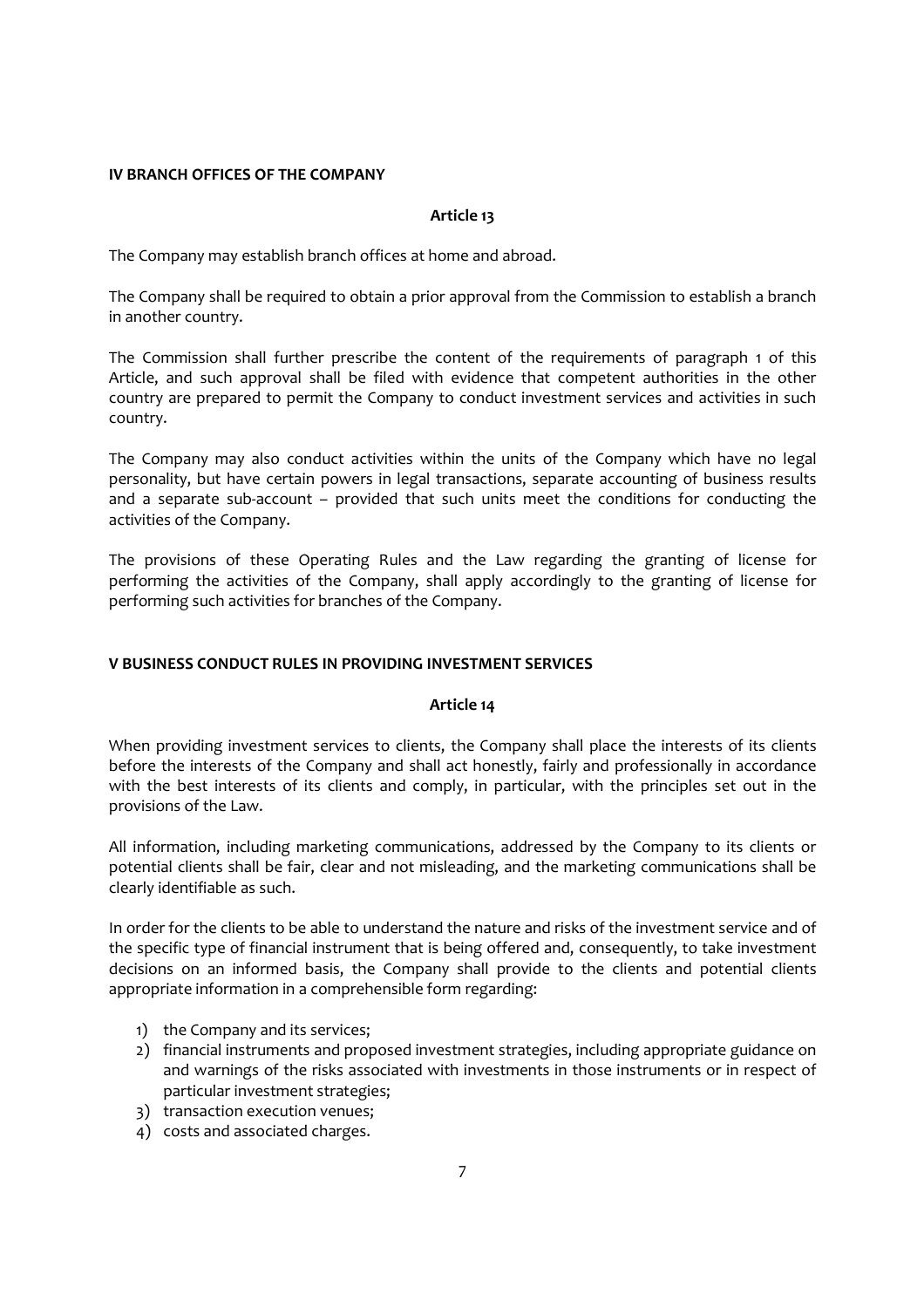Information referred to in the previous paragraph of this Article may be provided in a standardized format.

# Article 15

When providing investment services that only consist of execution and/or the reception and transmission of client orders without providing additional services, the Company shall be permitted to provide such investment services to its clients without the need to obtain the information regarding its knowledge and expertise in the area of investments that is of significance to the financial instrument or service offered or requested, provided that all of the following conditions are met:

- 1) the above services relate to shares admitted to trading on a regulated market or on a MTF in an equivalent third country market meeting requirements set by the Law, money market instruments, bonds or other forms of securitized debt, UCITS and other financial instruments, excluding securities and forms of securitized debt containing a derivative financial instrument;
- 2) the service is provided at the initiative of the client or potential client;
- 3) the client or the potential client has been clearly informed that in the provision of this service the Company is not required to assess the suitability of the instrument or service provided or offered and that therefore the client does not benefit from the corresponding protection of the relevant conduct of business rules; this warning may be provided in a standardized format;
- 4) the Company complies with its obligations under the Law and Article 46 of these Operating Rules, regulating prevention of the conflict of interest between the Company and its clients.

# Article 16

The Company shall be obliged to provide access to the Operating Rules and the Tariff Rate Rules in business premises where it deals with clients, as well as to publish them on its Internet page.

Directors, management and employees of the Company shall be obliged to keep, as business secret, information about client accounts and transactions and amounts in such accounts, and they shall not disclose the information to third parties, use the information other than to further the interests of the respective client.

By exception to the previous paragraph of this Article, client information referred to in that paragraph may be disclosed and made available:

- 1) with the written approval of the client;
- 2) in effecting supervision by the Commission, Central Registry or any regulated market;
- 3) on the grounds of a court order;
- 4) on the grounds of another competent government authority in charge of preventing money laundry or financing of terrorism i.e. other competent government authority.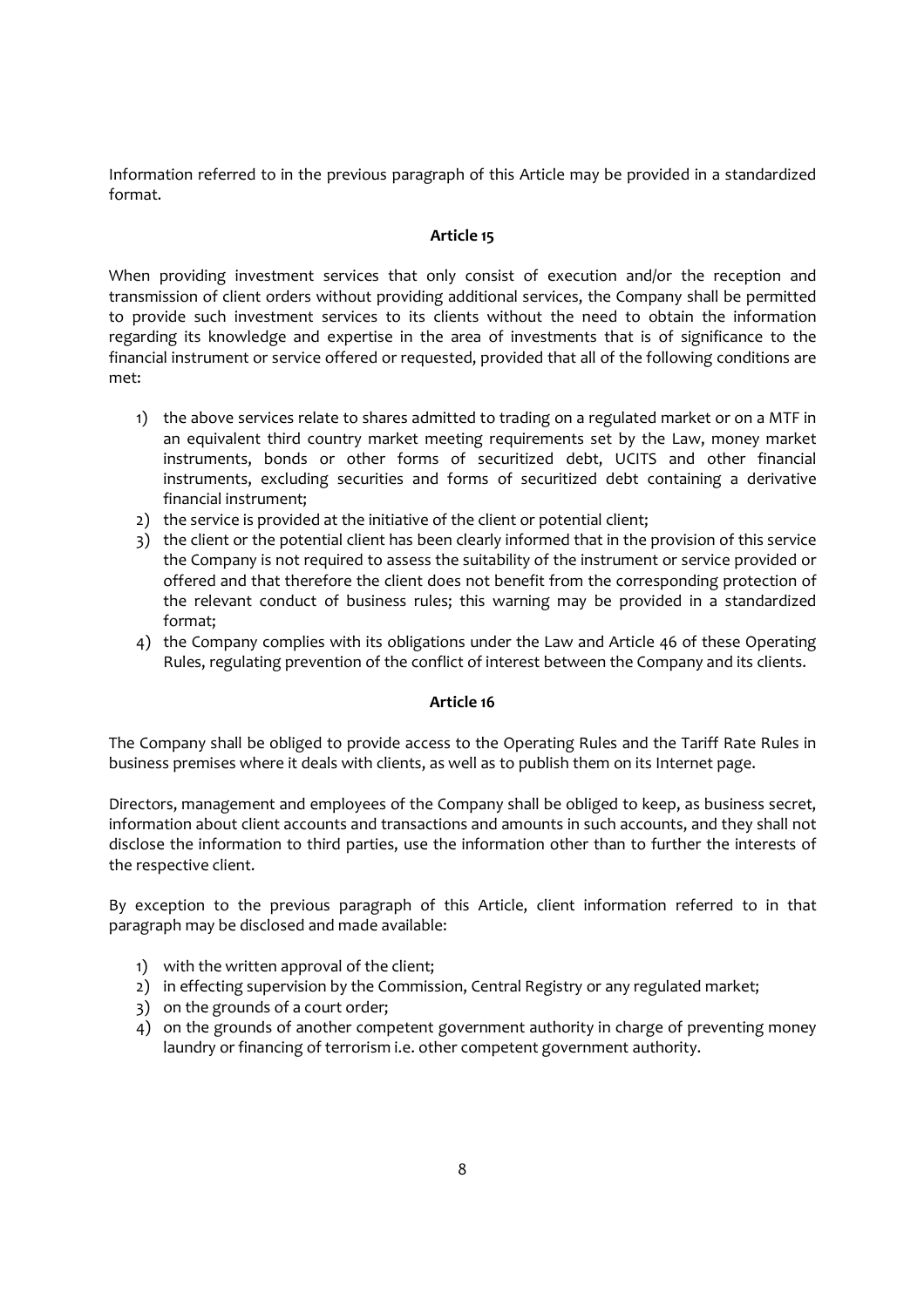# Article 17

When holding clients financial instruments, the Company shall determine a proper system of protection of clients' property rights in order to prevent utilization of clients financial instruments for account of the Company or for account of other clients, unless provided with explicit consent of the client.

The Company shall not:

- 1) pledge or dispose of financial instruments owned by a client without the client's prior written authorization;
- 2) execute a client's orders in the manner contrary to this Law, Commission regulations, or regulations of the regulated market or MTF, whose member or user is the Company;
- 3) encourage clients to make frequent transactions for the sole purpose of collecting commissions.

When holding clients' cash assets i.e. financial instruments, the Company shall fulfill the following requirements in order to protect clients' rights:

- 1) to keep records and accounts in a manner to allow it in any moment and without delay to separate assets of one client from assets of other client as well as from its own assets;
- 2) to keep records, accounts and correspondence in relation to clients' financial instruments and cash assets on accounts kept by it precisely and accurately;
- 3) to reconcile its internal accounts with records and third parties accounts holding those assets on a regular basis;
- 4) to undertake necessary measures to ensure that all clients' financial instruments registered with the Central Registry may be separated from financial instruments of the Company;
- 5) to undertake necessary steps to ensure that all clients' cash assets deposited in a credit institution being a member of the Central Registry are kept on the account(s) that are separated from accounts used for cash assets of the Company;
- 6) to set proper measures to reduce risk of loss or reduction of the clients' assets i.e. rights in relation to the assets that may be caused by assets misuse, fraud, poor management, inadequate keeping of records or negligence.

# VI PROCEDURE FOR CLIENT CATEGORIZATION AND CLIENT CATEGORY ALTERATION

#### Article 18

The Company shall categorize the client as a professional or retail client.

The client categorization, referred to in paragraph 1 of this Article shall be conducted by the Company based on information available to it, about the client's:

- 1. investment objectives;
- 2. knowledge and experience;
- 3. financial situation.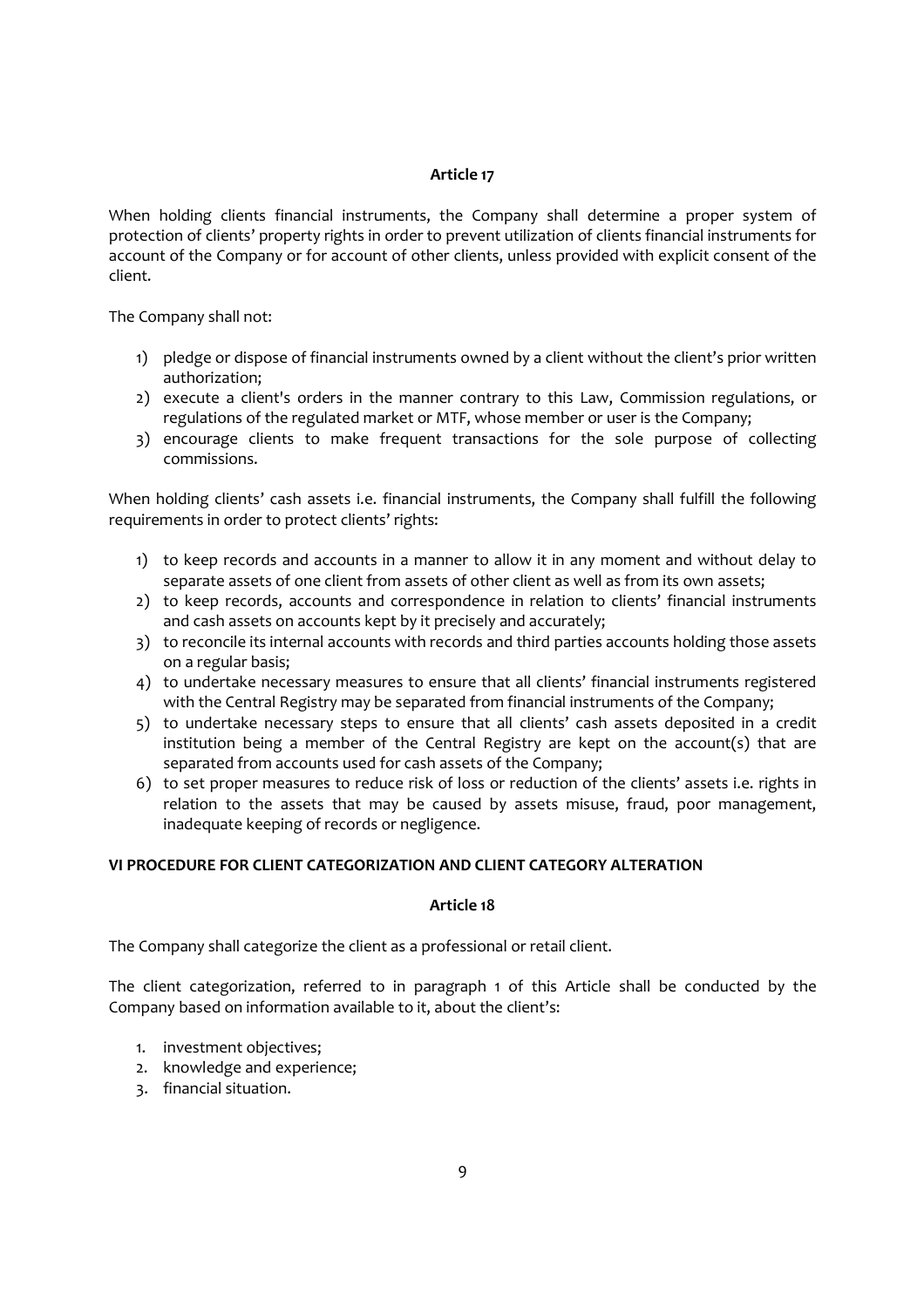The Company shall be obliged to inform every client, through permanent media, about:

- 1) category of client's classification;
- 2) level of interest protection provided to the client;
- 3) client's right to request classification into a different category, as well as about all changes of client's protection resulting from such respective decision.

Whenever the Company determines that a client does not belong to initially established client category, the Company shall undertake appropriate measures as to change client category.

#### Professional client

#### Article 19

The following entities shall be regarded as professional clients in providing investment services and performing investment activities:

- 1) entities which are required to be authorized and/or regulated by the competent regulatory authority to operate in the financial market such as: credit institutions, investment firms, other financial institutions whose operations are authorized or supervised by the competent supervisory authority, insurance companies, collective investment companies and their management companies , pension funds and management companies of such funds, commodity derivatives dealers as well as other entities supervised by the competent authority;
- 2) legal persons meeting at least two of the following requirements:
	- total assets amounting to minimum 20.000.000 euro;
	- annual net income amounting to at least 40.000.000 euro;
	- own funds amounting to minimum 2.000.000 euro;
- 3) Republic, autonomous provinces and local self-government units as well as other states or national and regional bodies, the National Bank of Serbia and central banks of other states, international and supranational institutions such as the International Monetary Fund, the European Central Bank, the European Investment Bank as well as other similar international organizations.

The Company may provide to professional clients referred to in paragraph 1 of this Article on their request a treatment involving a higher level of protection or a treatment provided to other clients that are not professional clients.

Where the client of the Company is an undertaking which is regarded as a professional client as referred to in paragraph 1 of this Article prior to provision of services, the Company must inform it that, on the basis of the information available to the Company, such legal person is deemed to be a professional client and will be treated as such.

The Company must inform the professional client that it can request a variation of the terms of the agreement in order to secure, on its request, a higher level of protection of its interests whereas it is the responsibility of the client, considered to be a professional client, to ask for a higher level of protection when it deems it is unable to properly assess or manage the risks involved.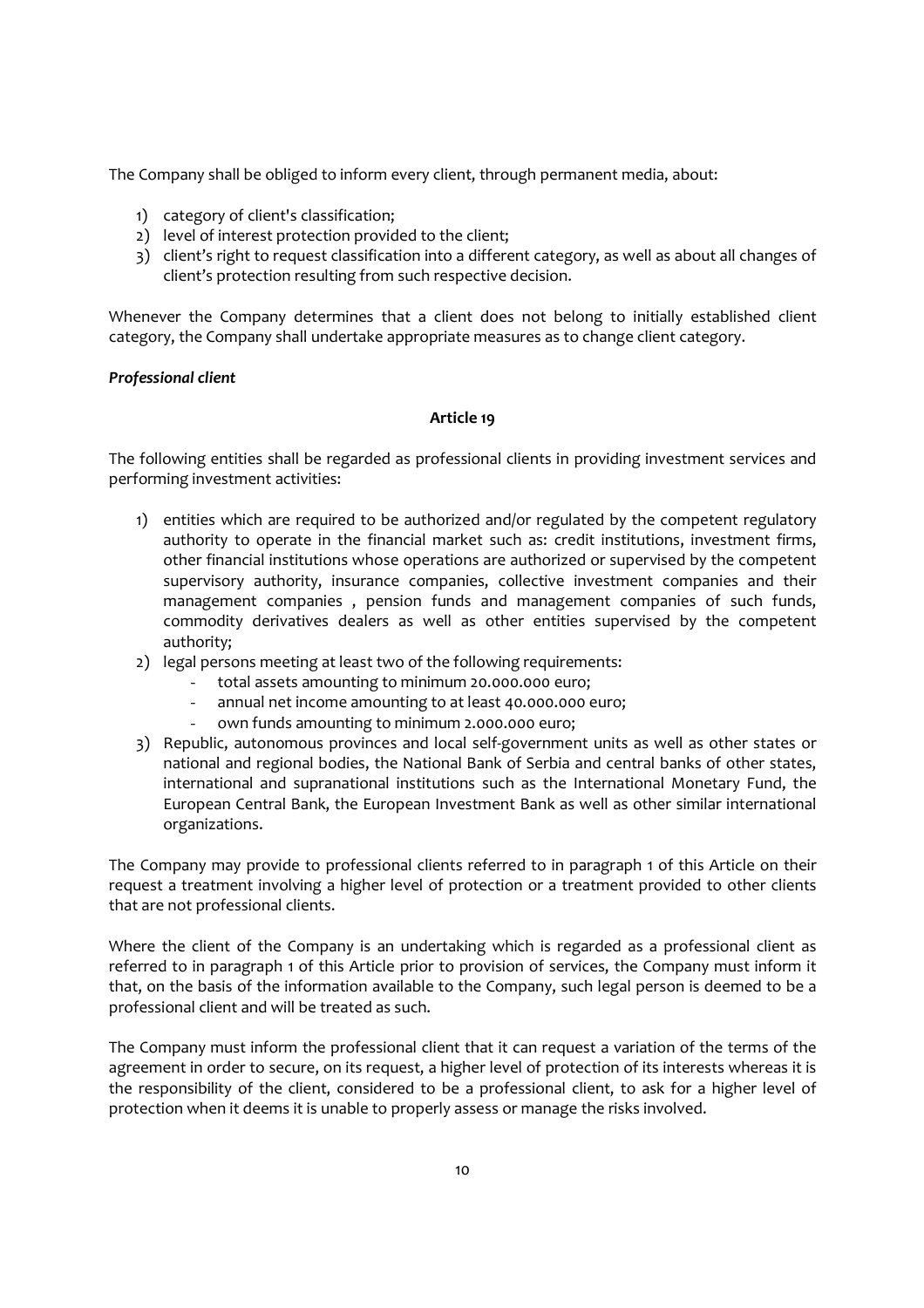When a professional client enters into a written agreement with the Company to the effect that it shall not be treated as a professional, whereas such agreement shall specify whether this applies to one or more particular services or transactions, or to one or more types of instrument or transaction the Company shall provide a higher level of protection to it.

The Company may treat also other clients as professional clients at their own request and when assesses that such a client owns enough knowledge, experience and expertise of the client, gives reasonable assurance, in light of the nature of the transactions or services envisaged, that the client is capable of making its own investment decisions and understanding the risks involved.

# Article 20

Clients treated as professional clients may waive at their own request the benefits of a higher level of protection provided by their status in compliance with the following procedure:

- 1) professional client must inform the Company in writing that it wishes to be treated as a professional client, either generally or in respect of a particular investment service or transaction, or type of transaction or financial instrument;
- 2) the Company must give professional client an unambiguous written warning of the protection of interests and rights to be compensated from the Investor Protection Fund it may lose;
- 3) professional client must state in writing, in a separate document from the contract, that it is aware of the consequences of losing such level of protection.

Before deciding to accept any request for waiver of the protection, the Company must take all reasonable steps to ensure that the client requesting to be treated as a professional client meets the relevant requirements.

#### Article 21

Professional clients are responsible for keeping the Company informed about any fact, which could affect their current categorization.

Should the Company become aware that the client no longer fulfils the initial conditions, which made the client eligible for a professional treatment, it must take appropriate actions.

Professional client considering not to be able to correctly assess i.e. manage the risks typical for a certain investment, can request in writing from the Company to have a higher level of protection of its interests in respect of all or individual service, type of transaction, i.e. financial instrument.

In case of request pursuant to the previous Article, the Company and the client shall conclude a contract or annex to the contract specifying the services, i.e. transactions or financial instruments due to which the client does not wish to be in the professional client category.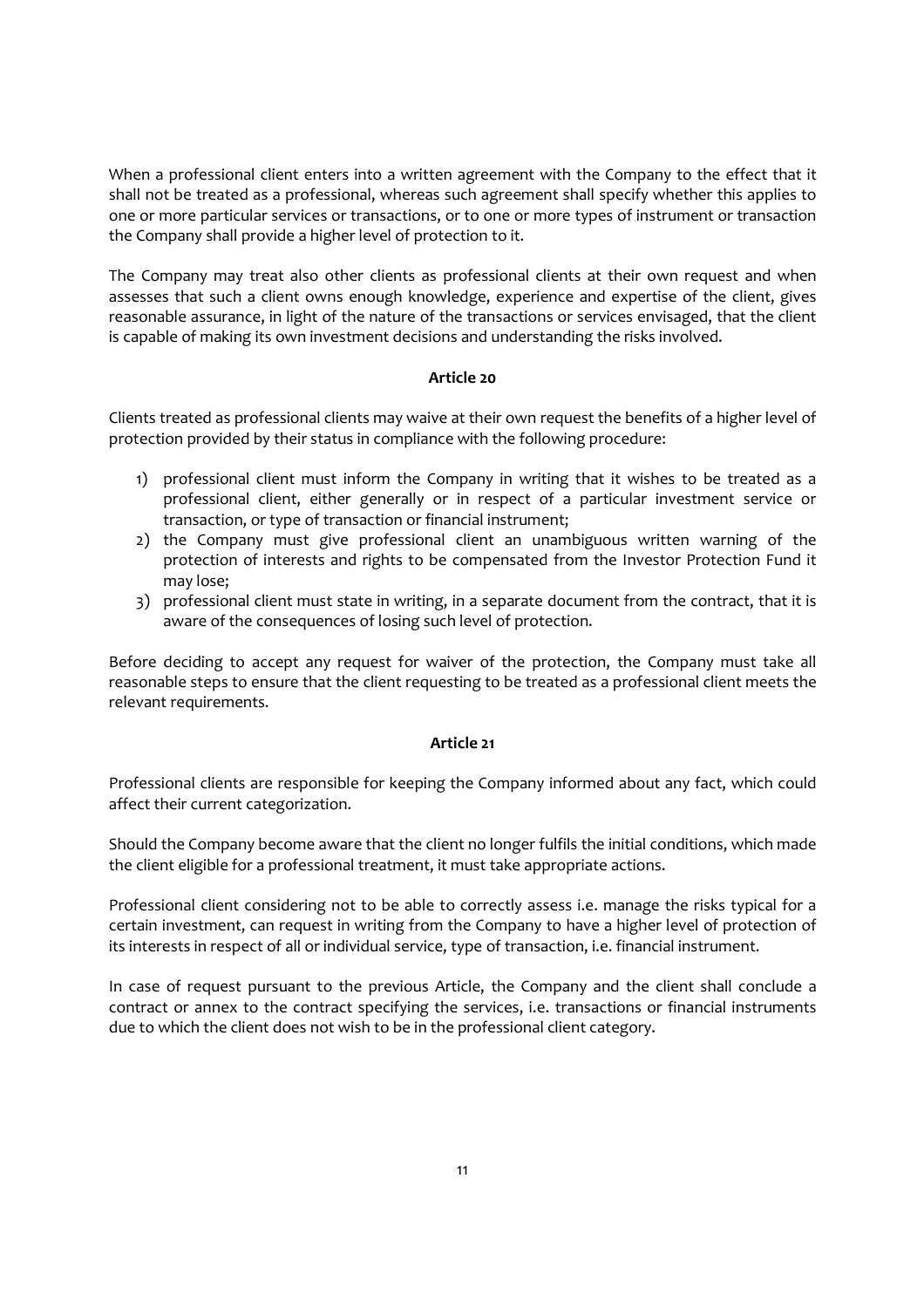# Retail client

# Article 22

Retail clients are all other clients not categorized as professional clients.

Retail client wishing to be treated as professional client can request in writing from the Company a higher level of protection of its interests in respect of all or individual service, type of transaction, i.e. financial instrument.

In cases of requests pursuant to previous paragraph of this Article:

1) the Company shall:

- warn the client unambiguously, and in writing about the decrease in protection of its interests and loss of the right to recovery from Investor Protection Fund;

- assess if the client possesses sufficient knowledge and experience for independent decision making on investments and correct risk assessment in respect of investments;

- conclude contract with the client i.e. annex to the contract specifying the services, transactions or financial instruments regarding which the client wishes to be treated as professional client or refuse to acknowledge the professional client status;

2) the client shall declare in a special document separate from the contract that the client is aware of the consequences resulting from the loss of protection level.

The assessment from paragraph 3, point 1) line 2 of this Article whether the client is fulfilling requirements for classification as professional client shall include at least two of the following requirements to be fulfilled by the client:

- 1) the investor makes at least 10 transactions quarterly on financial market within the last 2 years of quarterly value EUR 50.000;
- 2) investor's portfolio value exceeds EUR 500.000 in RSD counter value;
- 3) the investor works or has worked for not less than one year in financial sector dealing with jobs requiring investments in securities.

Markets where financial instruments regarding which the client wants the professional investor status shall be deemed as financial markets under paragraph 4, point 1) of this Article.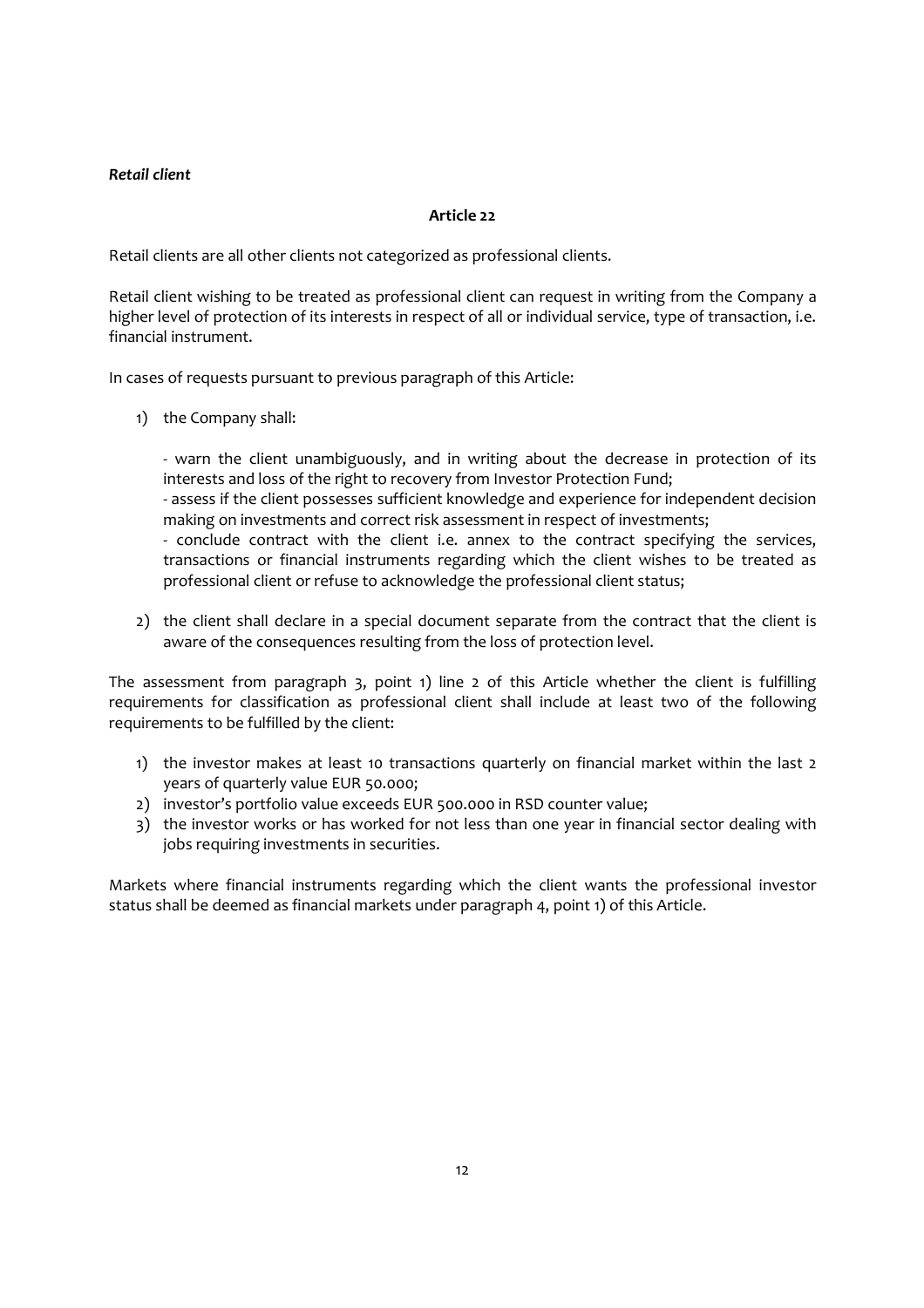# VII TYPES OF CLIENT ORDERS, FORM AND CONDITIONS OF RECEIPT OF ORDERS

#### Types of orders

# Article 23

Clients can deliver to the Company the following types of orders:

1) by type of transaction:

- order to purchase
- order to sell;

2) by duration:

- daily order
- until date order, with validity period of not more than 90 days;
- until revocation order within 90 days from the date of issuance

3) by price:

- order with limited price
- market order which by duration can be only a daily order;
- 4) withdrawal order;

5) orders with specific execution terms (specific orders):

- execute immediately and completely or not at all (fill or kill -FOK),
- execute immediately or cancel (immediate or cancel IOC)
- order to change (modify) a placed order
- order hiding the actual order quantity (Iceberg)
- stop order;
- market maker order;
- trading block order, (at the open ATO)
- at the close ATC

Specific orders may be used only if their application is provided for in the acts of the organizer of the market.

Apart from types of orders mentioned in paragraph 1 of this Article, the clients may place other types of orders to the Company that are provided for in the acts of the organizer of the market.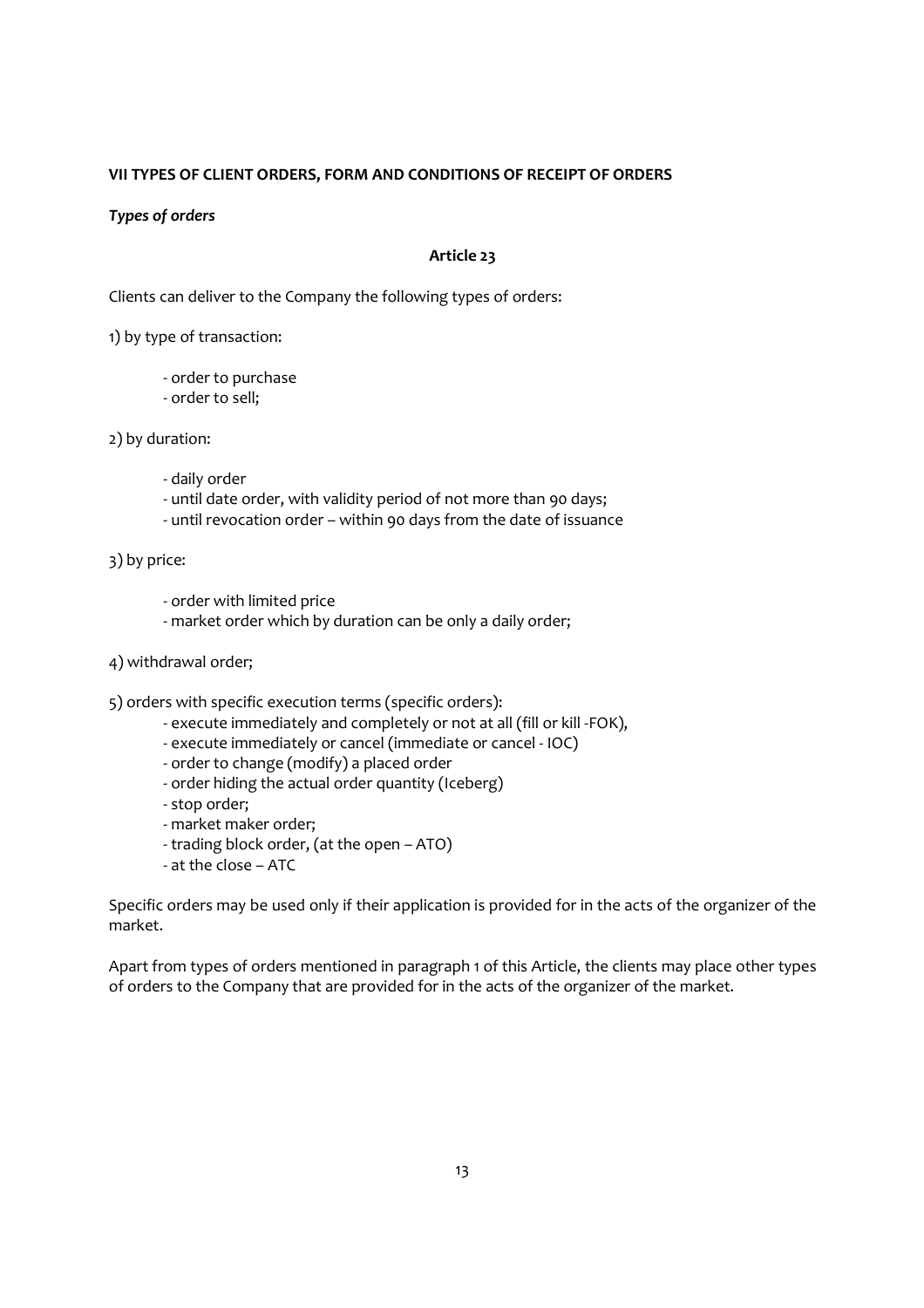# Elements of an order

# Article 24

Elements of an order include:

- 1. unique identification of market organizer member (ordering party);
- 2. type of securities (name or symbol);
- 3. order number from the book of records of market organizer member (ordering party);
- 4. type of transaction (purchase or sale);
- 5. quantity of securities;
- 6. type of order by price, with specified price;
- 7. duration of order, with specified validity expiration date;
- 8. client identification from trade order, in a manner prescribed in procedures agreed among the market organizer and the Central Securities Depository;
- 9. type of financial instruments account, with a selection of depository of account;
- 10. type of account money, with a selection of depository of account;
- 11. commission fee;
- 12. type of business (broker or dealer)
- 13. date and time of order reception;
- 14. special conditions of order execution;
- 15. other elements.

#### Order Reception

# Article 25

The Company may receive client orders:

- 1. in the Company's headquarters;
- 2. in an organization branch;
- 3. in an affiliate office;
- 4. in business premises of authorized investment company.

The client's order shall be deemed received whenever received in the Company's headquarters or its affiliate or organization branch that are licensed for order execution.

The Company may receive client orders:

- 1. directly;
- 2. via telephone, fax or electronically, if provided for in the contract with the client.

An order may be received via telephone, if the Company applies appropriate protection mechanisms, such as recorders, as to secure accuracy and reliability of Company's order records, which imply cumulative fulfillment of the following conditions:

1. determination of exact time of order reception (date, hour and minute);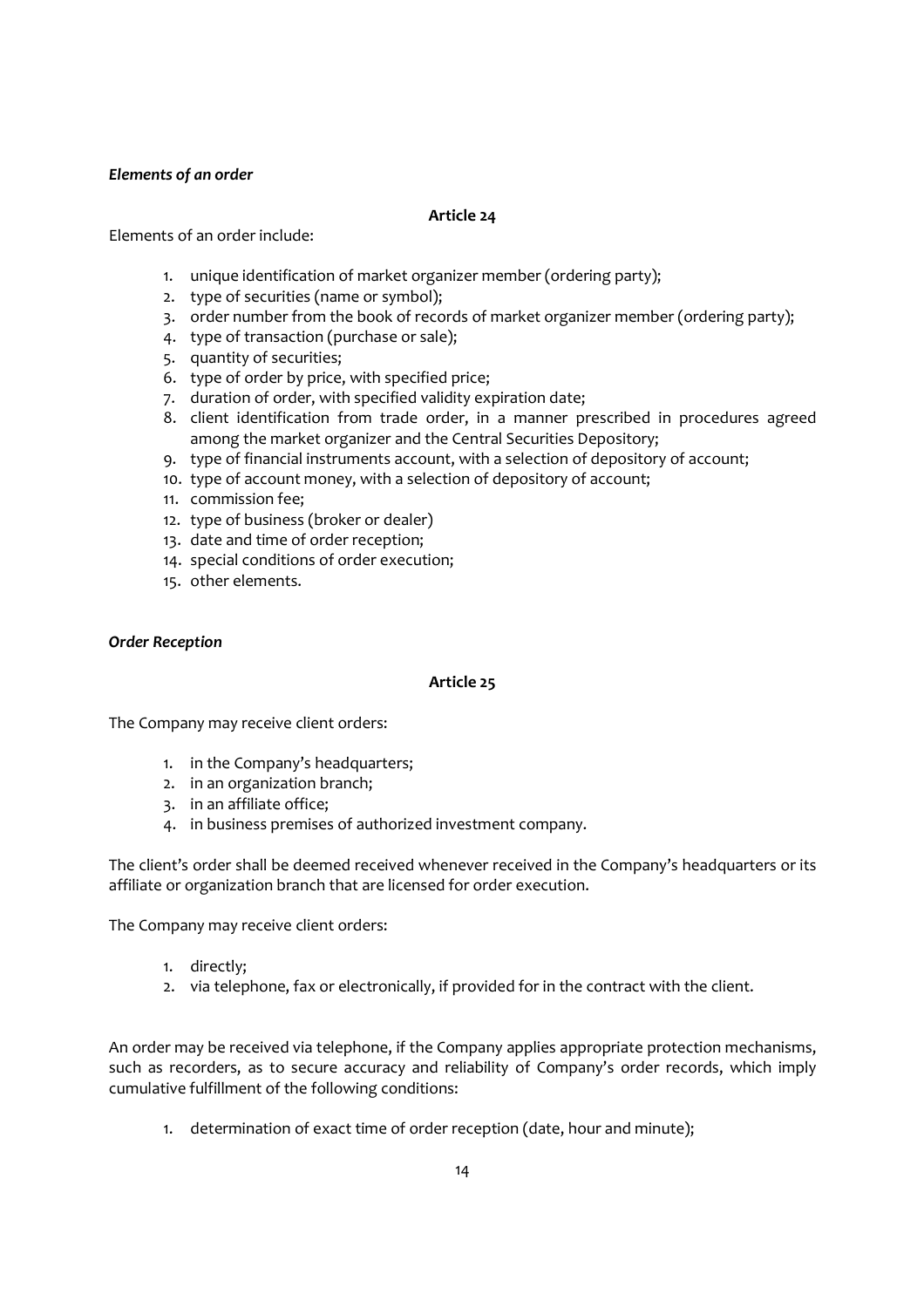- 2. identification of telephone number from which the order has been delivered;
- 3. accurate identification of the client that delivered the order.

Record of delivered order shall be kept by the Company in an electronic form on an appropriate medium that provides a clear and precise reproduction of the same, for at least two years from the date of delivering the order in the information system of the stock exchange or other market organizer.

When securities trade orders are delivered electronically, the client is obliged to have a username and password, as well as personal digital certificate for digital signature provided by the Company. Orders to purchase or sell securities delivered electronically using electronic name, password and personal digital certificate for digital signature of clients are deemed to be delivered by the client. User manual for handling trade orders at Belgrade Stock Exchange, electronically delivered via E-ClientTrader web application is provided by the Managing Director of the Company.

Whenever affiliate office that does not have legal entity status, or organization branch of the Company is receiving client orders, yet without license to execute orders, they shall warn the client:

- 1. that they do not have order execution license;
- 2. about arrival deadline for the order for execution in Company's headquarters;
- 3. that the order shall be considered received after its receipt for execution in Company's headquarters.

# Book of Orders

# Article 26

The Company shall keep a Book of Orders wherein orders shall be registered immediately at reception, including orders to be transferred for execution to authorized investment company, changes and order revocations.

The Company shall keep the Book of Orders in electronic form, in a manner preventing additional changes to the data entered.

The Company's Book of Orders particularly includes:

- 1. name and surname/company name or other client label;
- 2. name and surname/company name or label of client representatives;
- 3. order number;
- 4. date and precise time of order reception, changes and order revocation;
- 5. financial instrument identification;
- 6. financial instrument price and label of the currency expressed in the price;
- 7. financial instrument quantity;
- 8. purchase or sell label;
- 9. type of order by nature if it is not purchase or sell order;
- 10. order type;
- 11. order status;
- 12. all other details, conditions and instructions in relation to order execution.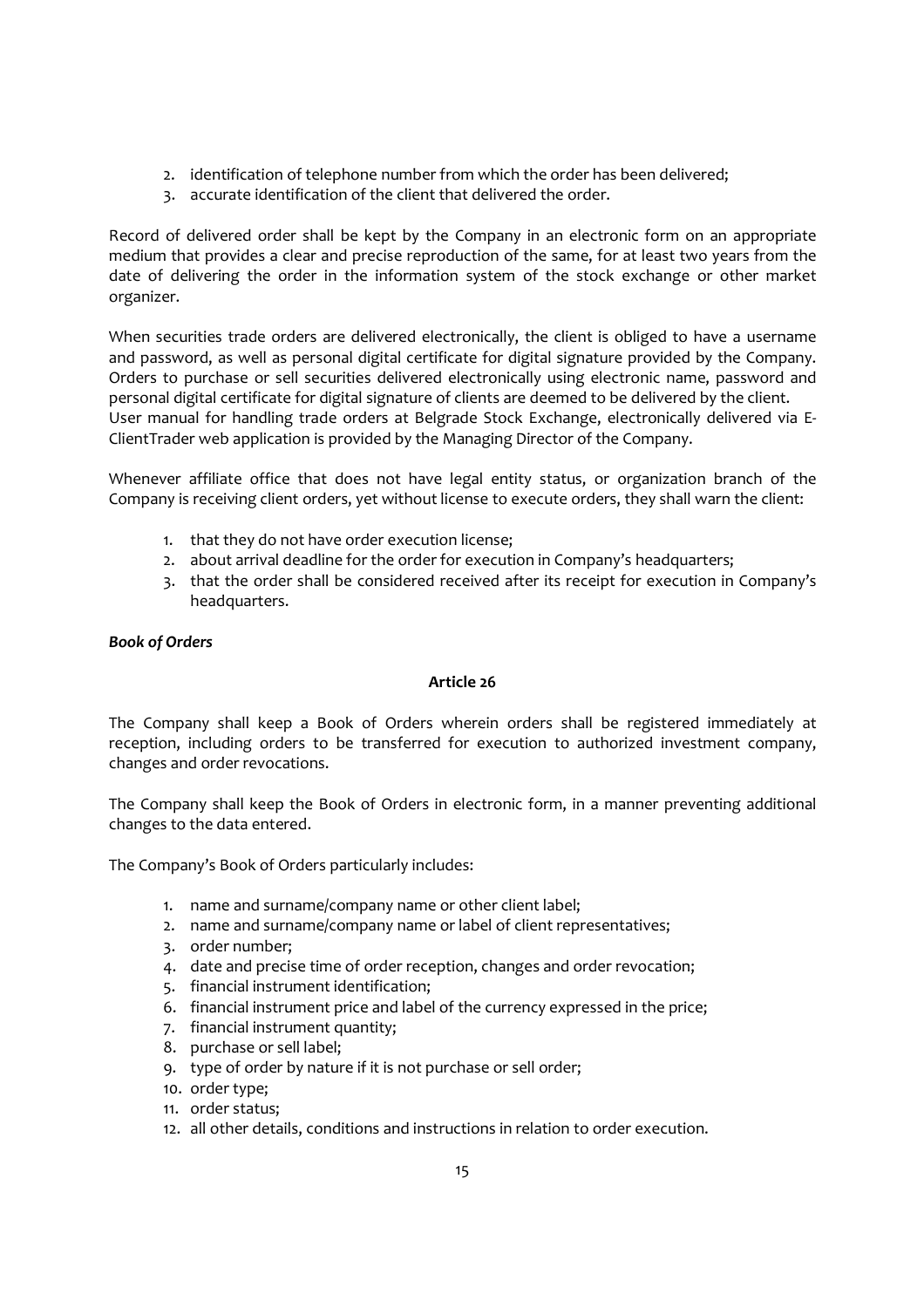When the Company transfers orders for execution to other investment company, the Book of Orders shall also include:

- 1. name and surname/company name or other client label;
- 2. company name or other label of investment company to which the order was transferred;
- 3. date and precise time of transfer of order, i.e. change of order;
- 4. order transfer conditions.

# VIII ORDER EXECUTION POLICY AND ORDER EXECUTION CHECK UPS

#### Order execution

#### Article 27

The Company shall immediately, and not later than the following work day after order receipt deliver information to the client through permanent media as follows:

1) about the time, and place of order reception, changes or order revocations; 2) about acceptance or rejection of order execution stating reasons for the rejection of execution.

#### Article 28

The Company is obliged to reject a purchase or sale order and to inform without any delay the the Securities Commission thereof if there are reasons for reasonable doubt those executions of such order:

1) would be infringing provisions of the Law or the law regulating prevention of money laundering and terrorism financing

2) would represent an act legally punishable as criminal act, economic offence or offence.

When determining the circumstances under item 1 of this Article, the Company may use its own information, i.e. information received from its clients, unless it has knowledge or should have knowledge that such information are obviously obsolete, incorrect, or incomplete.

The Company may reject execution:

1) of a purchase order where there are insufficient funds on client's cash account needed for the settlement of liabilities arising from execution of such order;

2) of a sale order where there are insufficient instruments needed for the settlement of liabilities arising from execution of orders on client's financial instrument account.

The Company shall not be obliged to reject order execution if client order can be executed:

1) from realized, but not balanced transactions:

2) through the Company's loan to the client, pursuant to valid regulations;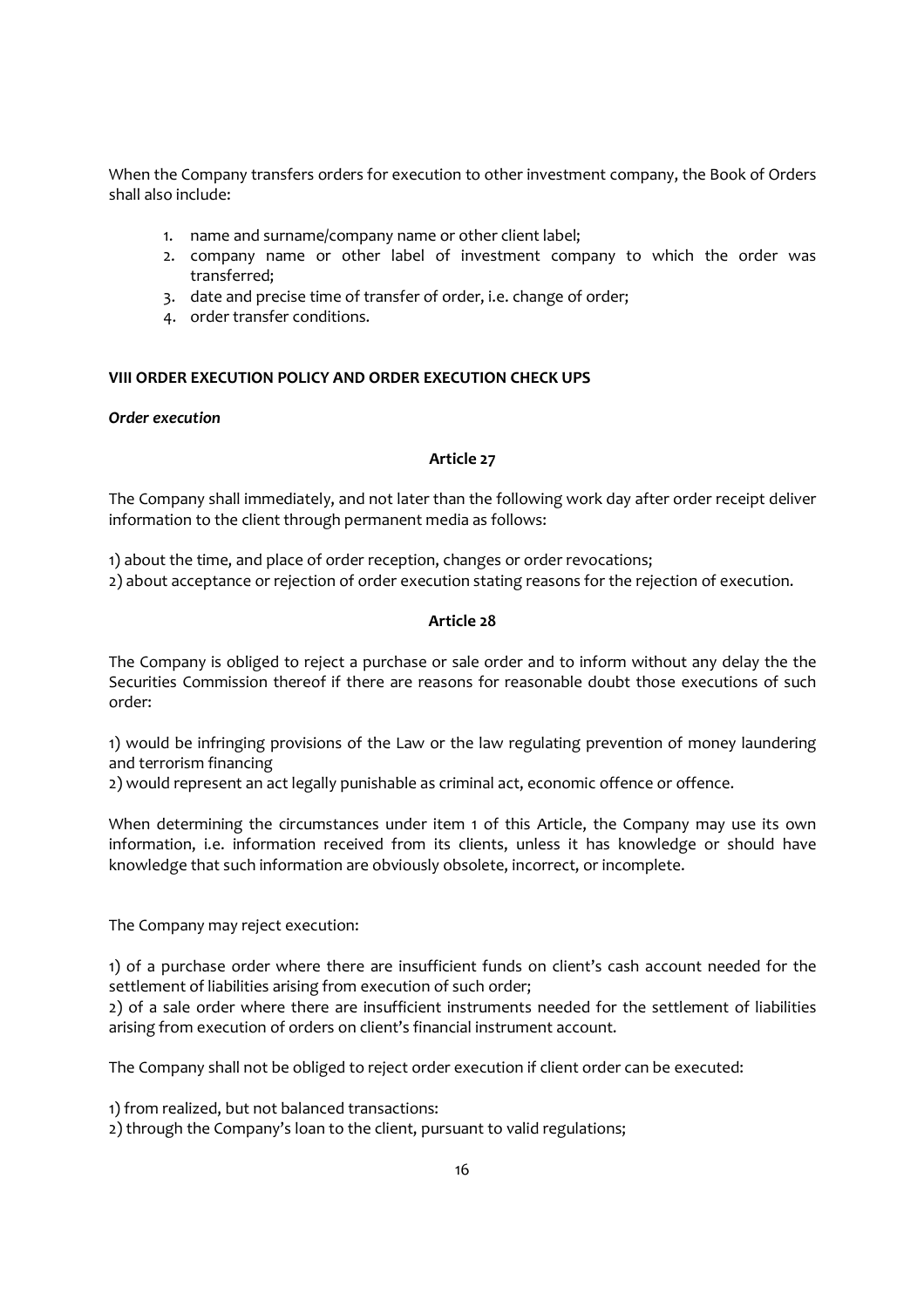3) through lending of financial instruments, according to the rules which regulate lending of financial instruments.

# Article 29

The Company shall determine the measures and systems for fast, fair and efficient client order execution, in respect of orders of other clients or orders of the Company.

For order execution according to the previous paragraph of this Article, the Company shall:

- 1) immediately and correctly enter order information from the order that is to be executed for client's account in the Book of Orders;
- 2) immediately execute all similar client orders complying with the time when orders were received, except if prevailing market conditions or order's characteristics inhibit that or if client's interests involve different actions;
- 3) immediately and accurately classify orders executed for client's account;
- 4) undertake all necessary actions needed for securing that all client's financial instruments or funds received while balancing liabilities pursuant to executed order, would be duly and orderly transferred to the account of respective client;
- 5) inform the client on all significant obstacles relating to the order execution immediately as they become known.

#### Article 30

When executing client orders, the Company shall take all reasonable steps to obtain the best possible results for their clients, considering in particular:

- 1. the price of the financial instrument;
- 2. costs, speed and likelihood of execution;
- 3. costs, speed and likelihood of settlement;
- 4. size, nature and type of order and
- 5. any other consideration relevant to the execution of the order.

When the Company receives a client order with a specific instruction from the client, the Company shall execute the order following the specific instruction, and it shall warn a retail client that the order will be executed pursuant to the instruction and not in compliance with the best execution policy of the Company.

When determining relevant considerations for the client order executions, the Company shall take into account the following criteria:

1. the characteristics of the client, including the categorization of the client as professional or retail;

- 2. the characteristics of the client order;
- 3. the characteristics of financial instruments that are the subject of the order;
- 4. the characteristics of the execution venues to which that order can be directed.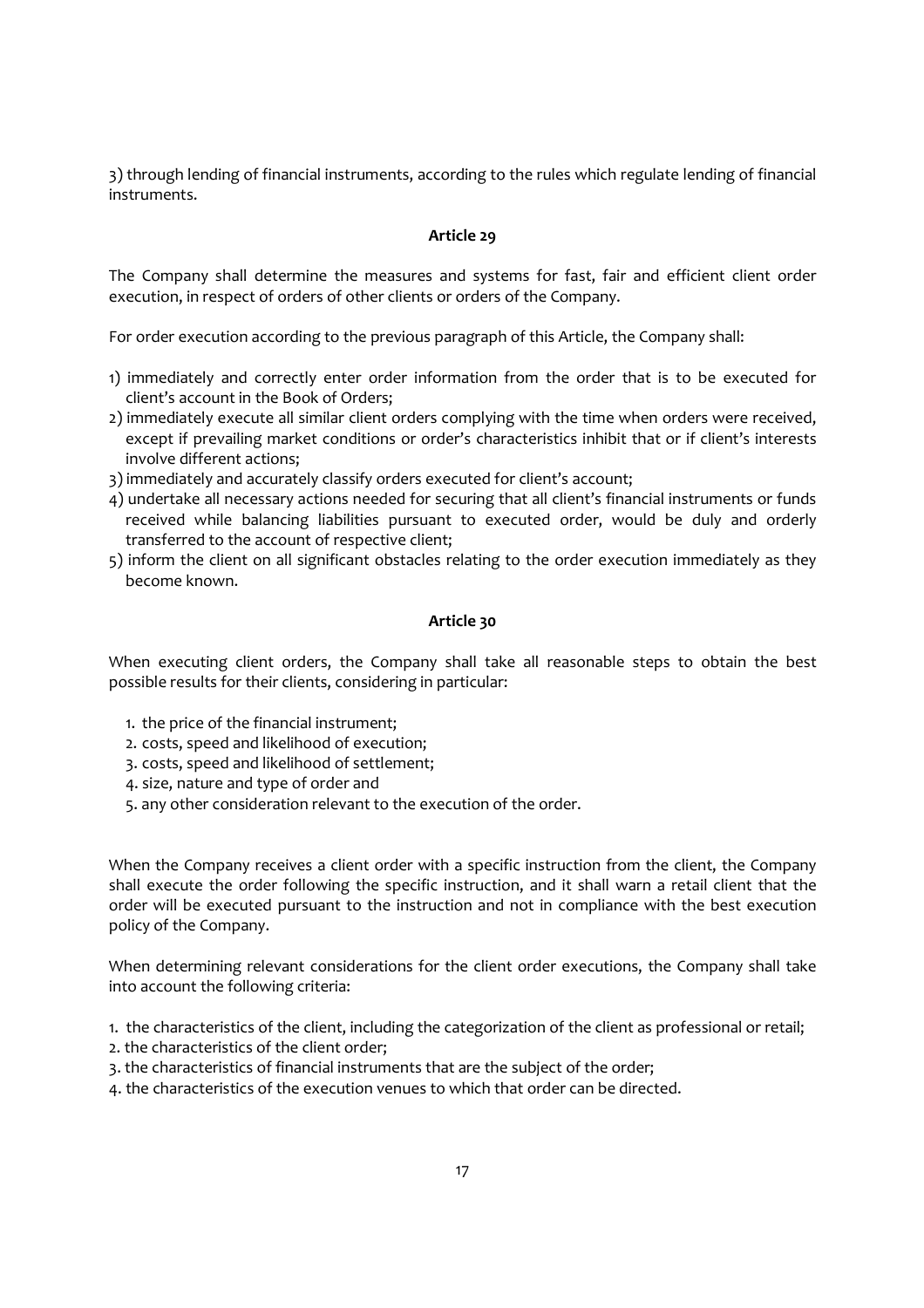In order to assess the trading venue to execute a client order, for the purposes of delivering best execution, the Company shall take into account its own commissions and costs for executing the order on each of the eligible execution venues.

The Company shall not structure or charge its commissions in such a way as to discriminate unfairly between execution venues.

Delivery of best execution of an order on behalf of a retail client shall be determined by the Company in terms of the total consideration comprising:

1. the price of the financial instrument;

2. costs related to the execution of the order born by the client, including commissions and fees of:

- execution venue,
- clearing and settlement,
- the Company,
- paid to third parties involved in the execution of the order.

The Company shall act in accordance with the best interests of its clients when placing orders with another investment company.

In order to comply with the previous paragraph of this Article, the Company shall take the following actions:

1. ensure obtaining the best possible result for its clients taking into account the factors relevant for the order executions and the criteria based on which the importance of these factors is determined; 2. ensure that the specific instructions from its client are followed with respect to the best execution policy of the Company.

# Article 31

When executing client orders, the Company shall establish and implement effective systems and in particular an order execution policy to allow it to obtain, for its client orders, the best possible result.

A best execution policy shall comprise:

1. information about the importance the Company assigns to the factors relevant to the order execution, and in accordance with the criteria set out in these Operating Rules, and the process by which the Company determines the importance of these factors;

2. information about different venues where the Company executes client orders and the factors determining the selection of an adequate venue for order execution for each class of a financial instrument;

3. a warning, in respect of the factors covered by the instructions, that any specific instructions from a client may prevent the Company from taking the steps that it has designed in its execution policy to obtain the best possible result for the client.

Order execution policy from paragraph 1 of this Article is given in Appendix 3 and is an integral part of these Operating Rules.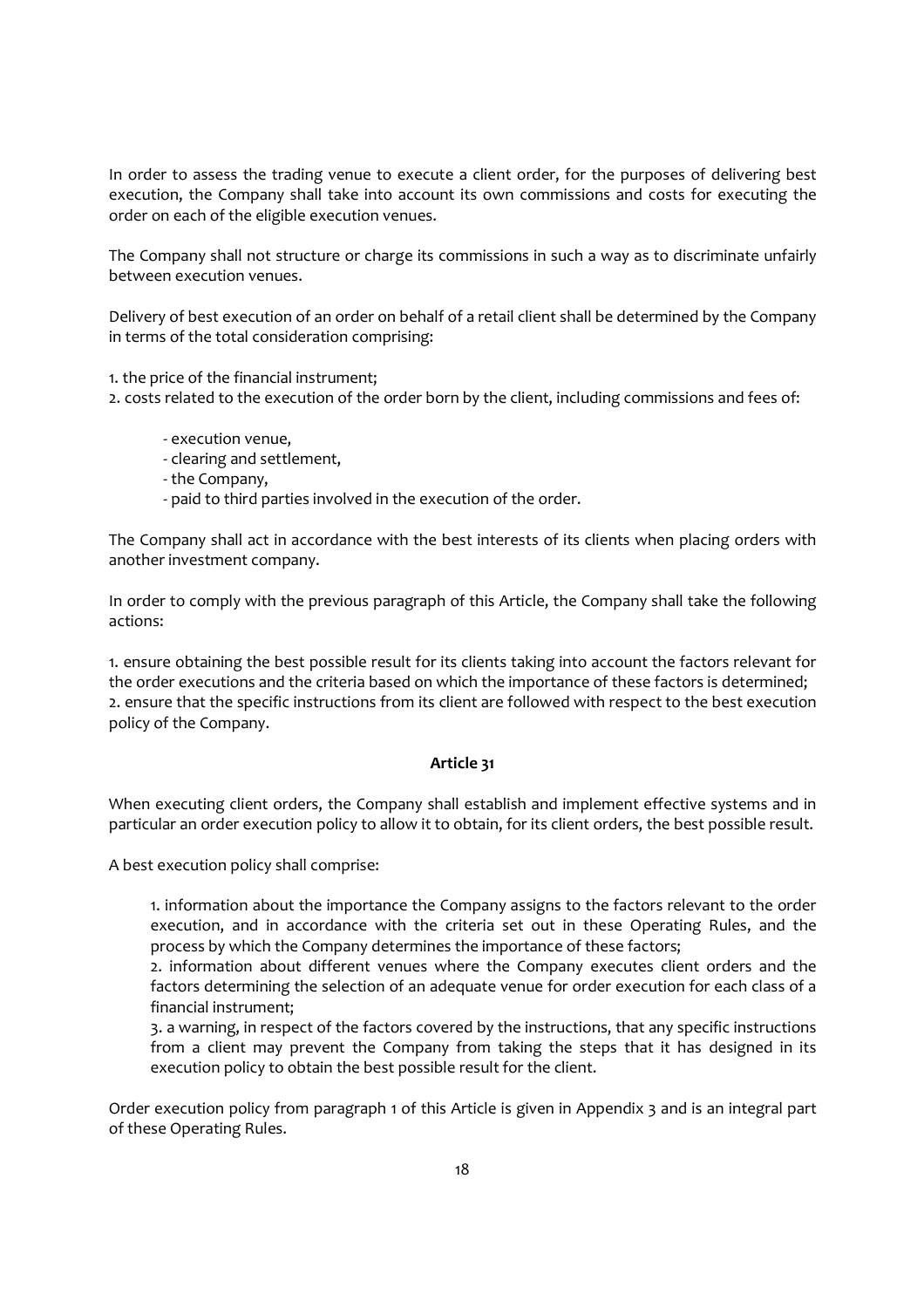The Company must, prior to execution of an order:

1. provide information on the order execution policy to the client, and provide the retail client with the execution policy on a durable medium;

2. warn the client of the possibility, envisioned in the execution policy, that the order may be executed outside a regulated market or MTF;

3. obtain written consent of its clients to the order execution policy, and/or of the possibility referred to in paragraph 2, point 2, and the consent shall be an integral part of the contract with the client.

The client may provide its consent to the order execution outside of a regulated market or MTF in the form of a general agreement or in respect of individual transactions.

The Company shall:

1. monitor the effectiveness of its order execution policy in order to identify and correct any deficiencies;

2. assess, at least once per annum, whether the execution venues included in the order execution policy provide for the best possible result for the client or whether it is necessary to make changes to its execution arrangements;

3. notify clients of any material changes to its order execution arrangements or execution policy;

4. demonstrate to its clients, at their request, that the Company has executed its orders in accordance with the Company's execution policy.

#### Article 32

In the case of a client limit order in respect of financial instruments admitted to trading on a regulated market or MTF which are not immediately executed under prevailing market conditions, the Company shall, unless the client instructs otherwise, make measures to facilitate the earliest possible execution of that order.

The measures under the previous paragraph of this Article shall understand that the Company has immediately after accepting the order, made public such order making it easily accessible to other market participants, entailing:

1. transmission of the client limit order to a regulated market or MTF, which has an order book trading system;

2. making public the order immediately while executing it as soon as the market conditions permit, which represents the taking of measures

- necessary to ensure that the information to be published is reliable, monitored continuously for errors, and corrected as soon as errors are detected,

- facilitating the consolidation of the data with the same data from other sources,

- making the information available to the public on a non-discriminatory commercial basis at a reasonable cost.

The Company shall not have the obligation to make public a limit order that is large in scale compared with normal market size as determined under the rules of the regulated market or MTF.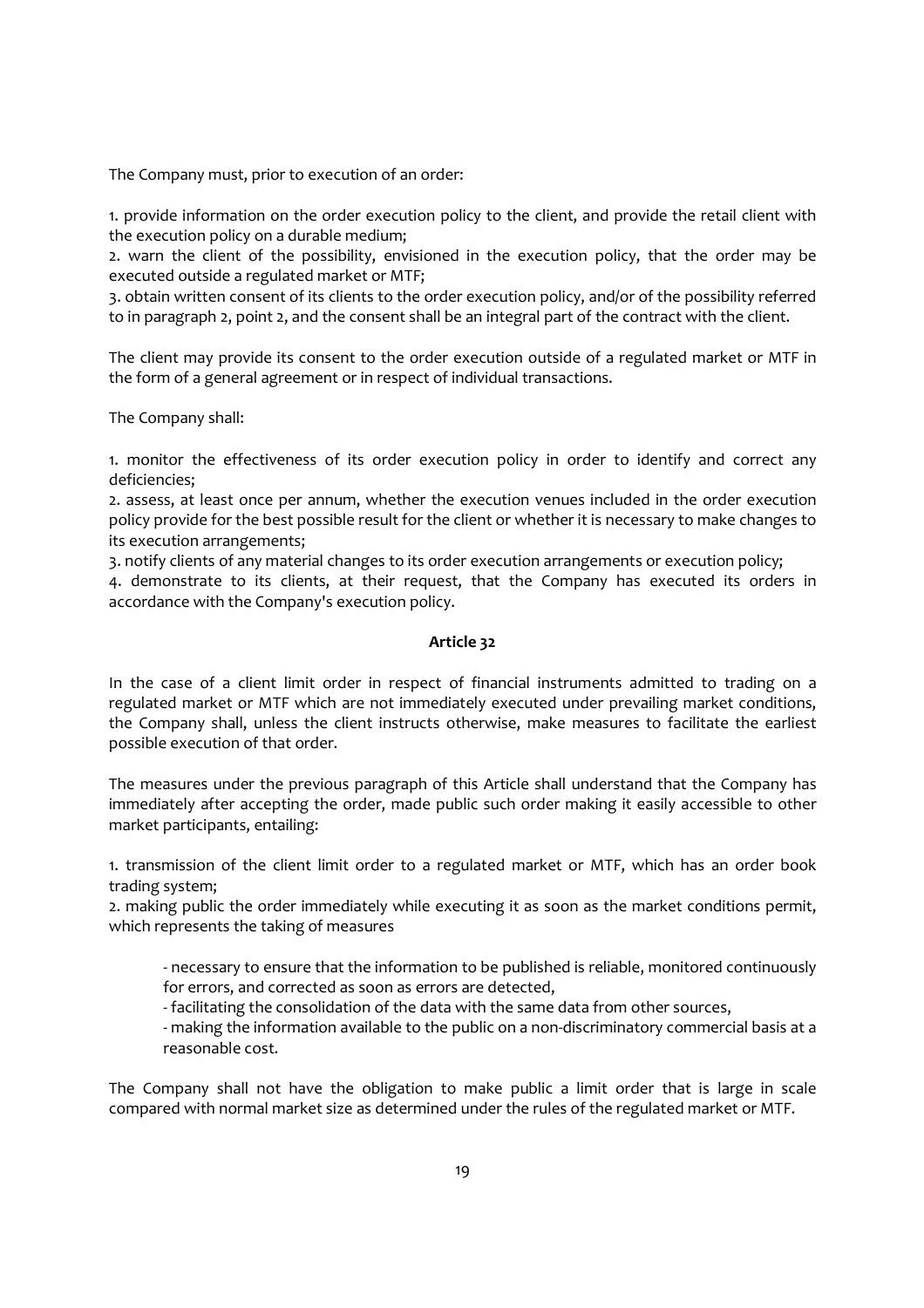#### Article 33

The Company may execute a client order in aggregation with another accepted client order if the following conditions are met:

1. the Company has an effective order allocation policy, providing in sufficiently precise terms for the fair allocation of aggregated orders, including in particular:

- how the volume and price of orders determines allocations and
- the treatment of partial executions;

2. it is unlikely that the aggregation of orders will be to the disadvantage of any client whose order is to be aggregated;

3. the Company has warned each client whose order is to be aggregated that the aggregation of orders may work to the disadvantage of the client in relation to a particular order.

Where the Company aggregates an order with one or more other client orders, and the aggregated order is partially executed, it allocates the related trades in accordance with its order allocation policy.

#### Article 34

The Company shall in its Book of Orders record the execution of orders after they have been executed or after the receipt of a confirmation on conducted transaction, if the Company is transferring orders to another investment company for their execution.

The records referred to in the previous paragraph shall contain:

- 1. full name, i.e. company name or another label of the client;
- 2. date, time and place of trading;
- 3. identification label of the financial instrument;
- 4. quantity of the financial instrument;
- 5. individual and total price and indication of the currency of the price;
- 6. buy/sell indicator;
- 7. nature of the order if other than buy or sell;
- 8. authorized person who executed the transaction or who is responsible for its execution.

#### Article 35

The Company shall, in relation to every order received from a client, immediately make a record of the following details:

- 1) name of the client;
- 2) name or other label of any relevant person acting on behalf of the client;
- 3) buy/sell label, financial instrument identification label, unit price and quantity;
- 4) nature of the order if other than buy or sell;
- 5) type of order;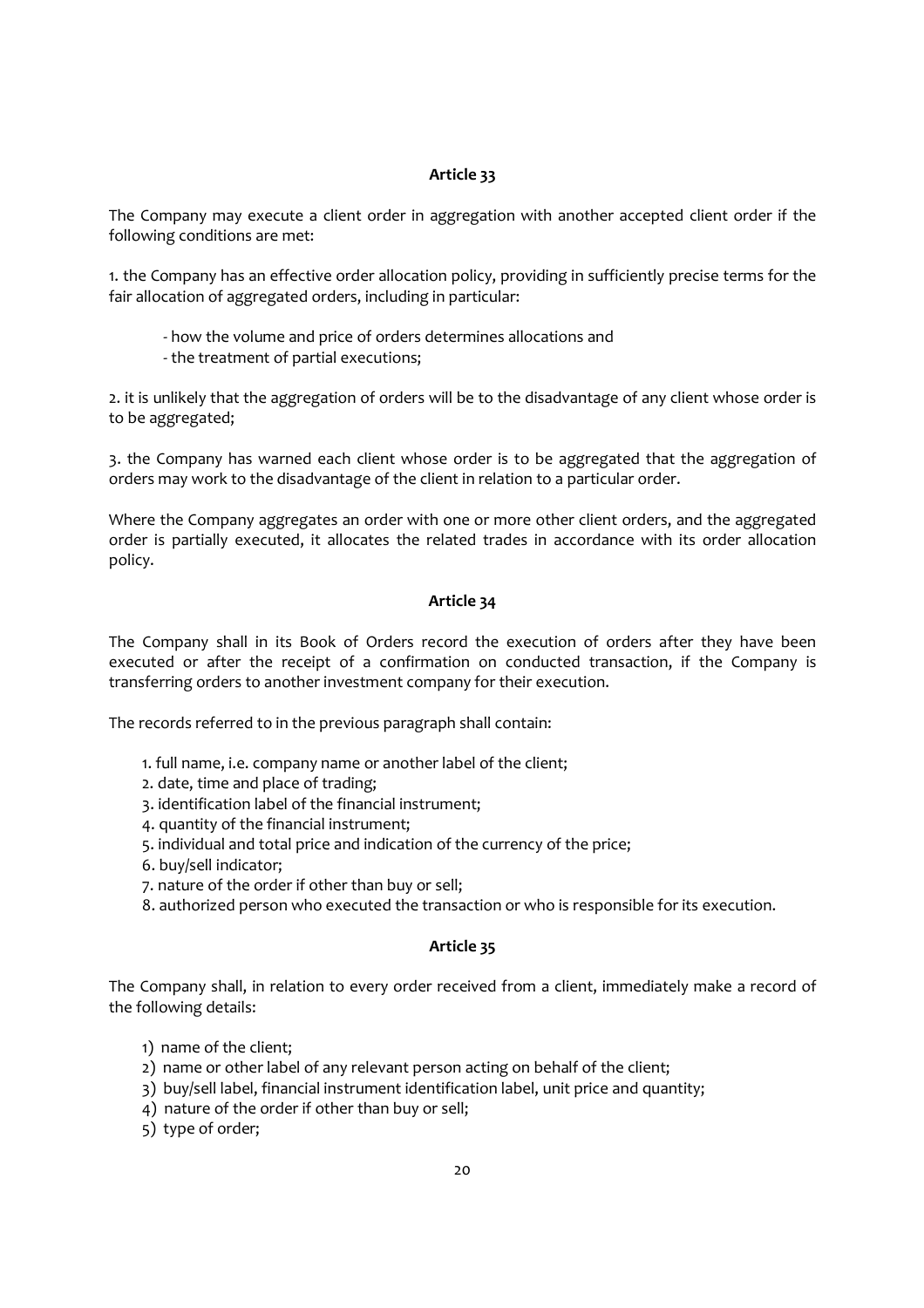6) any other details, conditions and particular instructions from the client that specify how the order must be executed;

7) date and precise time of the receipt of the order, or of the decision to execute, by the Company.

Immediately after executing a client order, or, in the case if the Company transfers orders to another investment company for execution, immediately after receiving confirmation that an order has been executed, the Company shall record the following details:

1) name of the client;

2) trading date, trading time, buy/sell indicator, financial instrument identification label, unit price, price notation, quantity, quantity notation and venue identification;

- 3) total price, being the product of the unit price and the quantity;
- 4) nature of the transaction if other than buy or sell;

5) authorized person who executed the transaction or who is responsible for the execution.

If the Company transfers an order to another investment company for execution, it shall immediately record the following details after making the transmission:

1) name of the client whose order has been transmitted;

2) name or other designation of the person to whom the order was transmitted;

3) terms of the order transmitted;

4) date and precise time of transmission.

#### Outsourcing services and business activities

#### Article 36

The Company may outsource the activities pertaining to:

1. the promotion of its services;

2. the provision of investment recommendations;

3. reception and transmission of orders.

When outsourcing, the Company shall:

1. ensure that the service provider has the expertise, ability and necessary authorizations for the professional performance of outsourced activities;

2. conclude with the service provider a written contract regulating mutual rights and obligations, particularly the obligations of the service provider to:

- protect any confidential information relating to the Company and its clients,

- properly supervise the execution of outsourced activities,
- adequately manage the risks associated with outsourcing,

- keep records on personal transactions and on request of the Company make available the list;

- timely report to the Company on any development that may have an effect on its ability to execute the outsourced activities effectively;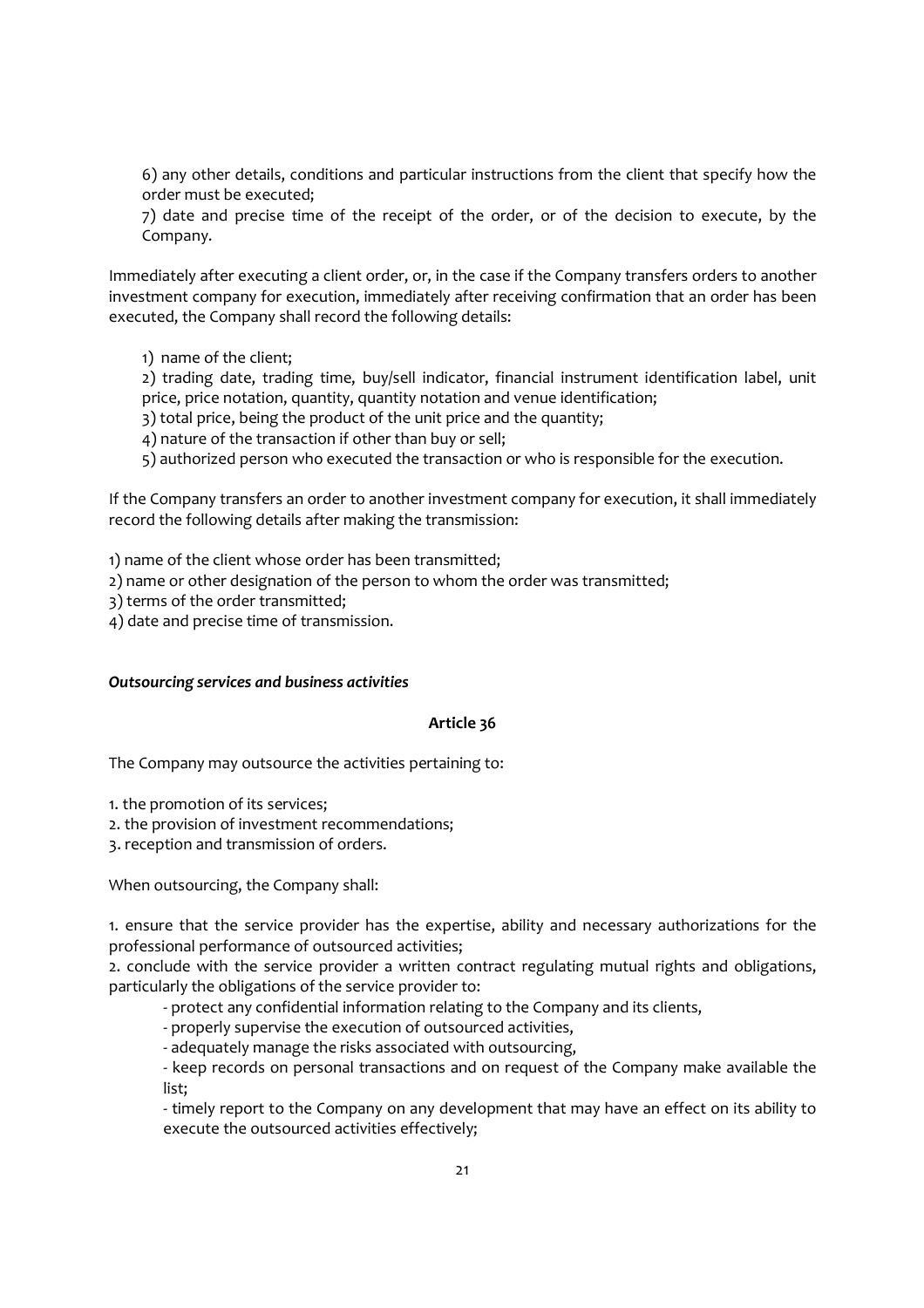- fully cooperate with the auditors and the Commission and other competent authorities in connection with the outsourced activities;

3. establish methods for assessing the performance of the service provider and apply appropriate action if it appears that the service provider may not be carrying out the activities effectively and in accordance with the relevant regulation;

4. together with the service provider establish, implement and maintain a contingency plan for disaster recovery and periodic testing of backup facilities, where that is necessary having regard to the services outsourced;

5. be able to terminate the contract on outsourcing without detriment to the continuity and quality of its provision of services to clients;

6. undertake other measures aimed at avoiding other risks and ensuring that the outsourcing shall not significantly impair the quality of internal control and supervision over operations of the Company in accordance with the relevant regulations.

When the Company outsources its activities, the Company remains fully responsible for compliance with the relevant regulations.

The Company shall ensure that the outsourcing shall not result in:

1. a change in conditions under which the Company was licensed;

2. in the delegation by senior management of its responsibility to other entities;

3. a change in the relationship and obligations of the Company towards its clients;

4. creation of unnecessary, additional business risks;

5. undermining the quality of internal control;

6. hindering supervision over the operations of the Company in accordance with the relevant regulations.

The Company shall notify the Commission of the outsourcing within seven days following the conclusion of the contract.

The Company shall submit to the Commission all the documents and information pertaining to the outsourcing, on request and within the time periods set by the Commission.

When trading abroad the Company has contractual partners for brokerage services in certain markets. The Company in relation to the client does not accept any responsibility for the misconduct of contractual partners, but shall in the event of misconduct represent the interests of the client until the removal of irregularities/misconduct.

# IX INFORMATION DELIVERED TO RETAIL CLIENTS IN PARTICULAR

# Article 37

Prior to concluding a contract and providing services to a retail client, or a potential retail client, the Company shall provide that client with the following information in a durable medium or by means of a website: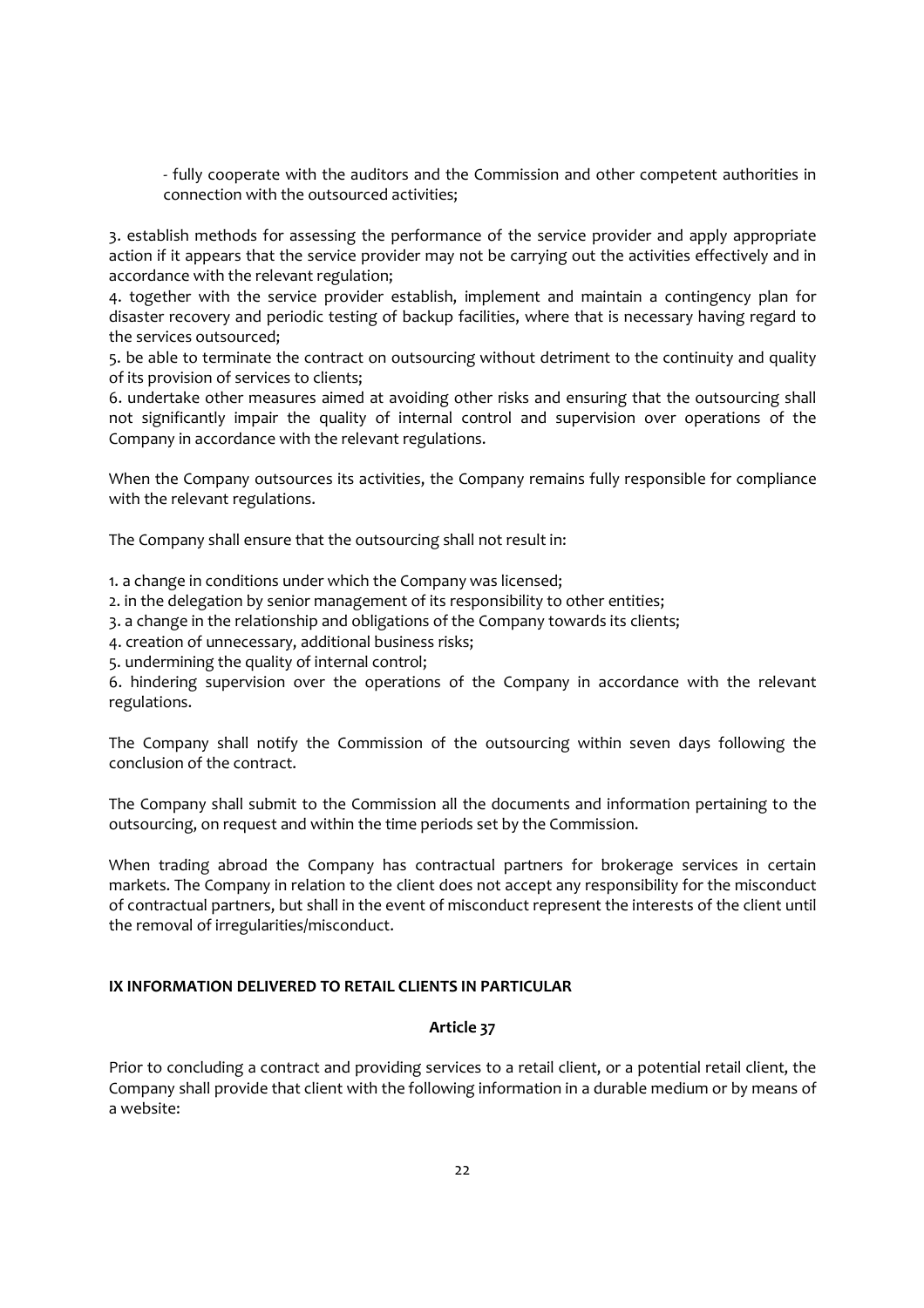- 1. the Company and its services;
- 2. financial instruments;
- 3. safekeeping of client financial instruments and funds;
- 4. costs and charges.

The Company shall notify its clients and potential clients in a timely manner about any material change to the information provided under the previous paragraph of this Article.

#### Information about the Company and its services

#### Article 38

Information about the Company and its services shall include the following:

1. name and address of the Company, and the contact details necessary to enable clients to communicate effectively with the Company;

2. number and the date of its operating license and name and contact address of the issuing authority;

3. methods and languages of communication to be used between the Company and the client, including the methods for sending and reception of orders and receiving documents and other information from the Company;

4. nature, frequency and timing of the reports on the performance of the service provided by the Company to the client;

5. a summary description of the steps which it takes to ensure their protection, including summary details of the Investor Protection Fund, which the Company is a member of, if the Company holds client financial instruments or client funds;

6. a summary description of the conflicts of interest policy.

The Company shall provide, when requested by the client, further details of that conflicts of interest policy maintained by the Company.

#### Information about financial instruments

# Article 39

Information about financial instruments shall comprise a general description of the nature and risks, characteristic of the financial instruments.

The description of risks referred to in the previous paragraph of this Article, where relevant to the specific type of instrument concerned, shall include the following elements:

1. the risks associated with that type of financial instrument including an explanation of leverage and its effects, and the risk of losing the entire investment;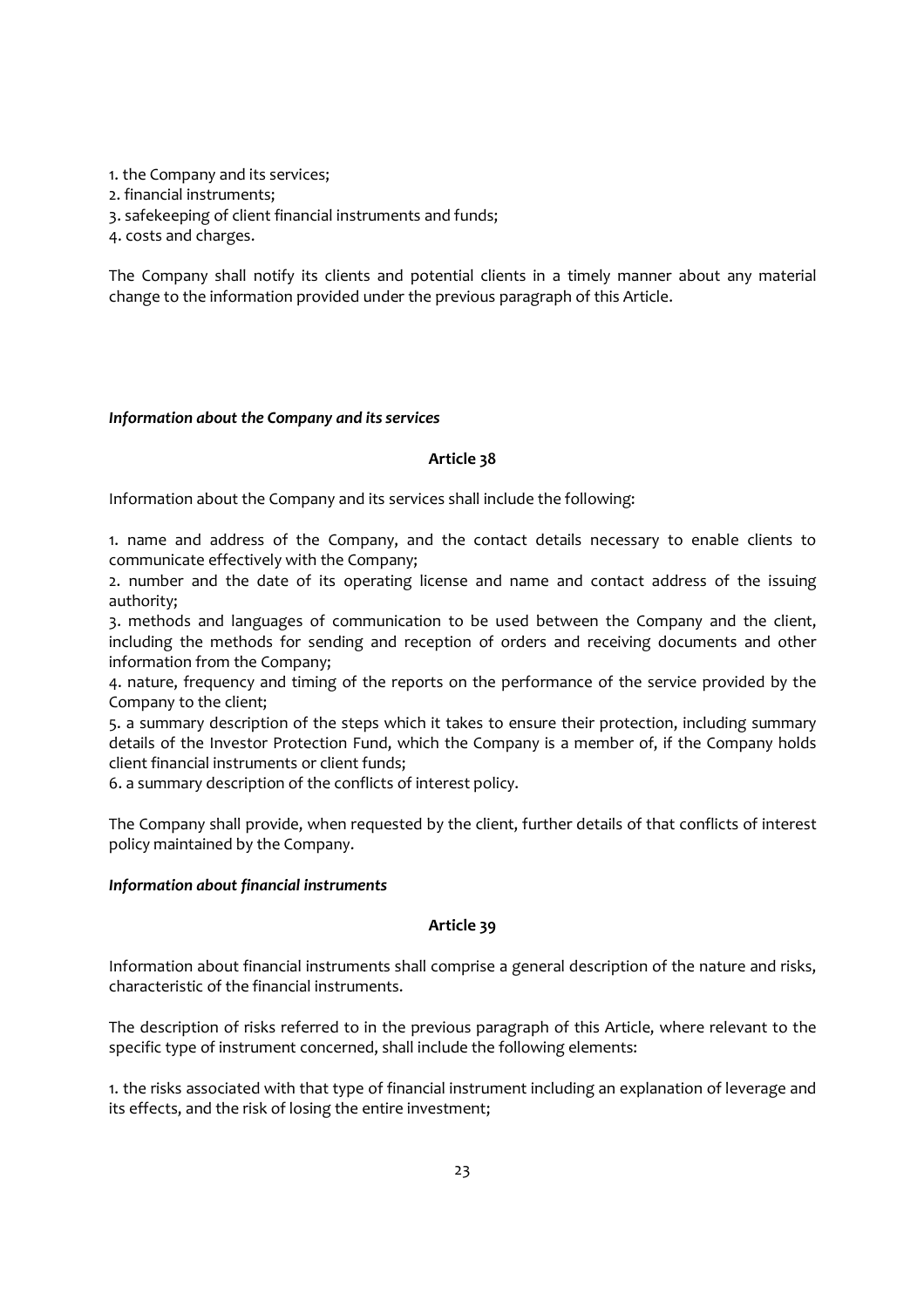2. the volatility of the price of such instruments and any limitations on the available market for such instruments;

3. an explanation that as a result of transactions in such instruments, additional financial and other obligations, including contingent liabilities additional to the cost of acquiring the instruments might be incurred;

4. any margin requirements, arising from a loan used for the purchase of the instrument, or similar obligations applicable to instruments of that type.

The Company shall, when providing information about a financial instrument:

1. that is a subject of a current offer to the public and a prospectus has been published in connection with that offer – provide clients and potential clients where that prospectus is made available to the public;

2. in the case of financial instruments that incorporate a guarantee by a third party, the information about the guarantee shall include sufficient detail about the guarantor and guarantee to enable the client and a potential client to make a fair assessment of the guarantee;

3. where the risks associated with a financial instrument composed of two or more different financial instruments or services are likely to be greater than the risks associated with any of the components, the Company shall provide an adequate description of the components of that instrument and the way in which its interaction increases the risks.

# Information about safekeeping of client financial instruments and funds

# Article 40

The Company, when authorized to hold client funds and/or financial instruments, shall provide those clients with the following information:

1. that financial instruments or funds of that client may be held by a third party on behalf of the Company and of the responsibility of the Company for any acts or omissions of the third party and the consequences for the client of the insolvency of the third party;

2. where financial instruments are held in an omnibus account by a third party, the Company shall inform the client thereof and provide a warning of the resulting risks;

3. where accounts that contain financial instruments or funds belonging to that client or potential client are or will be subject to the law of a jurisdiction of a EU Member State or a non-EU member state, and shall indicate that the rights of the client or potential client relating to those financial instruments or funds may differ accordingly;

4. about the existence and the terms of any security lien which the Company has or may have over the client's financial instruments or funds;

5. before entering into securities financing transactions in relation to financial instruments held by it on behalf of a retail client, or before otherwise using such financial instruments, shall in a timely manner, before the use of those instruments, provide the retail client, in writing, with clear, full and accurate information on the obligations and responsibilities of the Company with respect to the use of those financial instruments, including the terms for their restitution, and on the risks involved.

Prior to providing a service to a client, which is categorized as a professional client, provide information provided for in the previous paragraph, points 4 and 5 of this Article.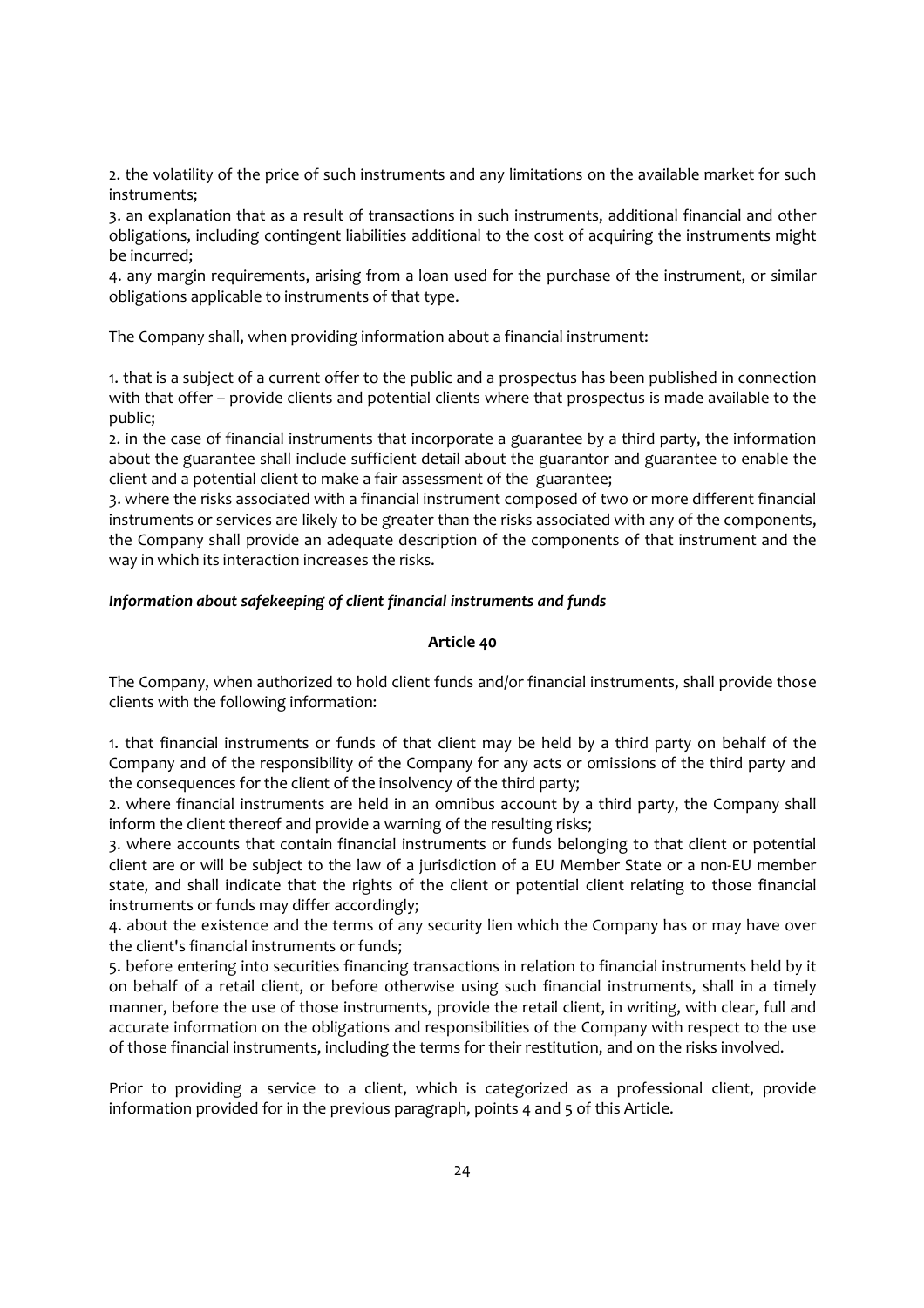# Information about costs and charges

#### Article 41

Information about costs and charges shall include the following:

1. total price to be paid by the client in connection with the financial instrument or the service, including all related fees, commissions, charges and expenses, and all taxes payable via the Company;

2. basis for the calculation of the total price, when the exact price cannot be indicated;

3. an indication of the currency and the applicable currency conversion rates and costs, where any part of the total price referred to in point 1 of this Article is to be paid or represents an amount of foreign currency;

4. notice of the possibility that other costs including taxes and other payments, related to the transaction in connection with the financial instruments or the service may arise for the client that are not paid via the Company or imposed by it;

5. payment arrangements.

For the purposes of the previous paragraph, points 1 and 2 of this Article the commissions charged by the Company shall be itemized separately in every case.

# X CONTENT OF CONTRACTS WITH CLIENTS AND MUTUAL RIGHTS AND OBLIGATIONS

#### Article 42

The Company shall conclude with the client a written contract including:

1. rights and duties of the parties to the contract which may be incorporated by reference to other documents available to the client;

2. other terms on which the Company will provide services to the client;

3. a statement of the client that the Operating Rules and Tariff Rate Rules of the Company have been made available to the client prior to concluding the contract.

Apart from content provided for in the previous paragraph of this Article, the client contract may include other elements.

When the Company receives orders from clients, the parties to the contract shall be the client and the Company.

The Company shall make available to its clients the alterations of the Operating Rules and Tariff Rate Rules within seven days from the date of implementation of those alterations.

# Article 43

The Company shall not be required to enter into agreements with the following professional clients, if it provides them services of receipt, transmission, execution of orders and ancillary related services: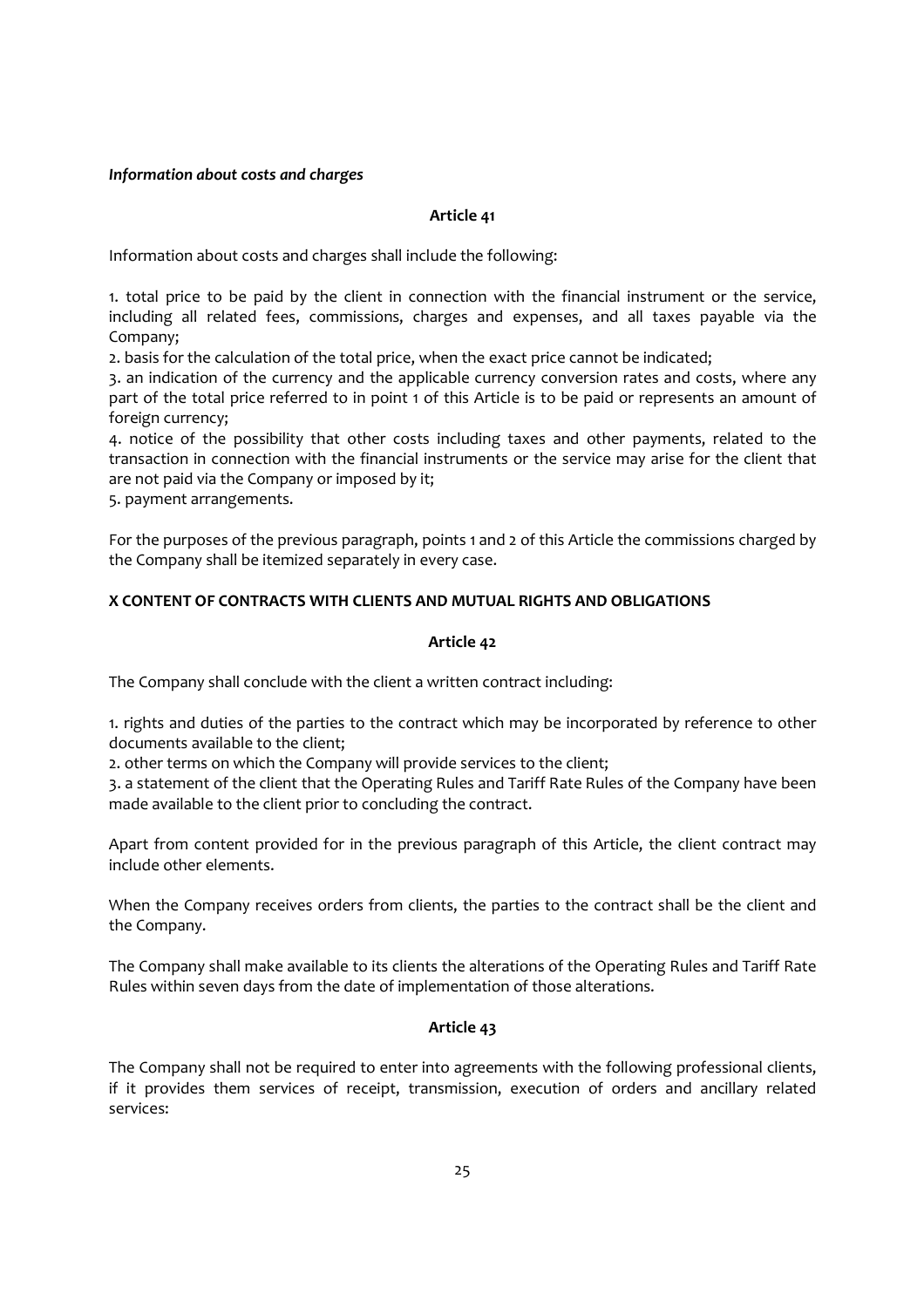1. persons licensed and supervised by the relevant supervisory authority for their operations on the financial market, including: Credit institutions, investment firms, other authorized or regulated financial institutions, insurance companies, collective investment schemes and their management companies, pension funds and their management companies, commodity dealers and other persons supervised by the competent authority;

2. the Republic, autonomous provinces and local government authorities, national and regional governments, the National Bank of Serbia and central banks of foreign countries, international and supranational institutions such as the International Monetary Fund, the European Central Bank, the European Investment Bank and other similar international organizations.

For clients referred to in the previous paragraph of this Article, the Company shall not be required to apply Articles 18., 20., 42. and 43. of these Operating Rules.

Pursuant to the client contract, the Company shall open a financial instrument account with the CSD for the client, directly or through the medium of another member of the CSD.

By exception to the previous paragraph of this Article, the Company shall open the account of financial instruments for persons for whom a client contract is not required based upon the instructions of such persons and in accordance with the rules of the CSD.

#### Article 44

# Lending contract

The Company may loan to another client, another investment company or a credit institutions that is a member of the CSD financial instruments:

1. whose lawful holder is the Company;

2. whose lawful holder is a client with whom the Company has signed a contract of:

- keeping a financial instrument account, provided a lending agreement has been signed with the client or there is a written authorization from the client,
- management, whereby the client financial instrument lending option has been provided;

The Company may loan the client financial instruments for their own account provided the conditions referred to in the previous paragraph, point 2 of this Article have been satisfied.

For the account of the client, the Company may intermediate in the conclusion of an agreement on lending of financial instruments.

Financial instruments over which there is lien or whose turnover is limited shall not be subject to a lending contract.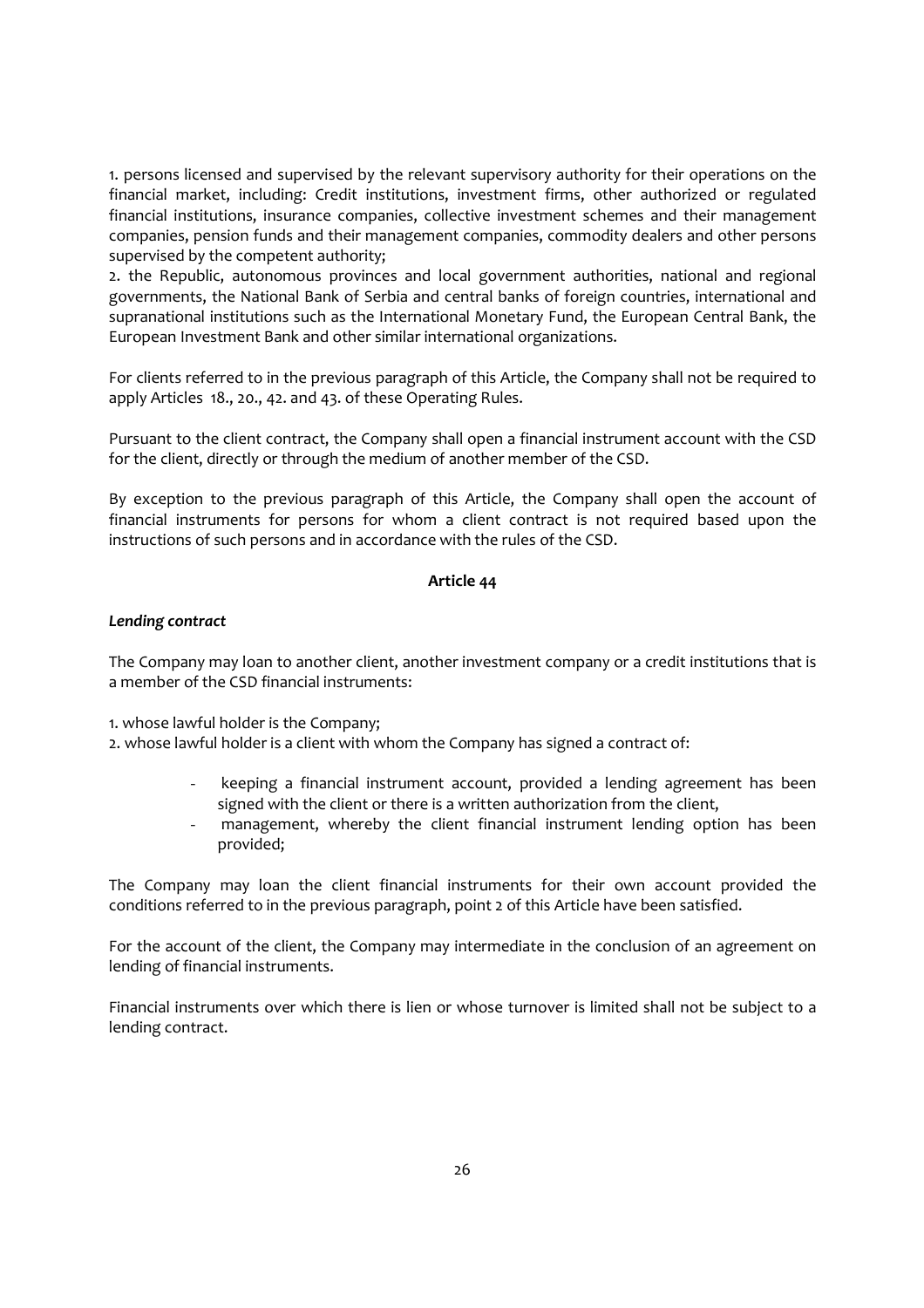A lending contract or an authorization for lending shall include, in particular:

1. mutual rights and obligations of the contracting parties;

2. CFI code and ISIN or another internationally recognized indication and the quantity of the financial instruments to be loaned or borrowed;

3. the duration of the contract which must be for at least a year;

4. the time period for which the client financial instruments may be loaned or borrowed;

5. an authorization a client provides the Company to transfer financial instruments from the contract;

6. the provisions on fees, commissions and payment conditions.

The Company shall notify the client of the transfer date, the quantity of transferred instruments and the time period for which the instruments are loaned, by the following working day after the transfer of financial instruments from the client account.

The settlement of obligations of a borrower shall be guaranteed by a lien.

If the borrower fails to settle its due liabilities arising from the lending contract, the lender may determine the value of its claim relative to the value of the financial instruments held on the day of entering into such contract, or on the day of settling the borrower's liabilities, and sell the lien in accordance with the regulations governing contracts and torts.

#### XI PROTECTION OF CLIENT'S PROPERTY

#### Article 45

For the purposes of protection of clients' rights, the Company, licensed by the Commission to keep financial instruments and funds of clients shall comply with the following:

1. Records, accounts and relevant correspondence:

- shall be maintained precisely and accurately,

- shall be regularly reconciled with the records and accounts of third persons keeping client assets,

- shall be kept as necessary to enable them at any time and without delay to distinguish assets held for one client from assets held for any other client and from its own assets;

2. Introduce measures ensuring that:

- its account of financial instruments deposited with the CSD is kept separately from the financial instruments of its clients,

- all the client funds deposited in a credit institution which is a member of the CSD are held in an account or accounts identified separately from any accounts used to hold funds belonging to the Company;

3. Introduce measures to minimize the operating risk of the loss or diminution of client assets, or of rights in connection with those assets.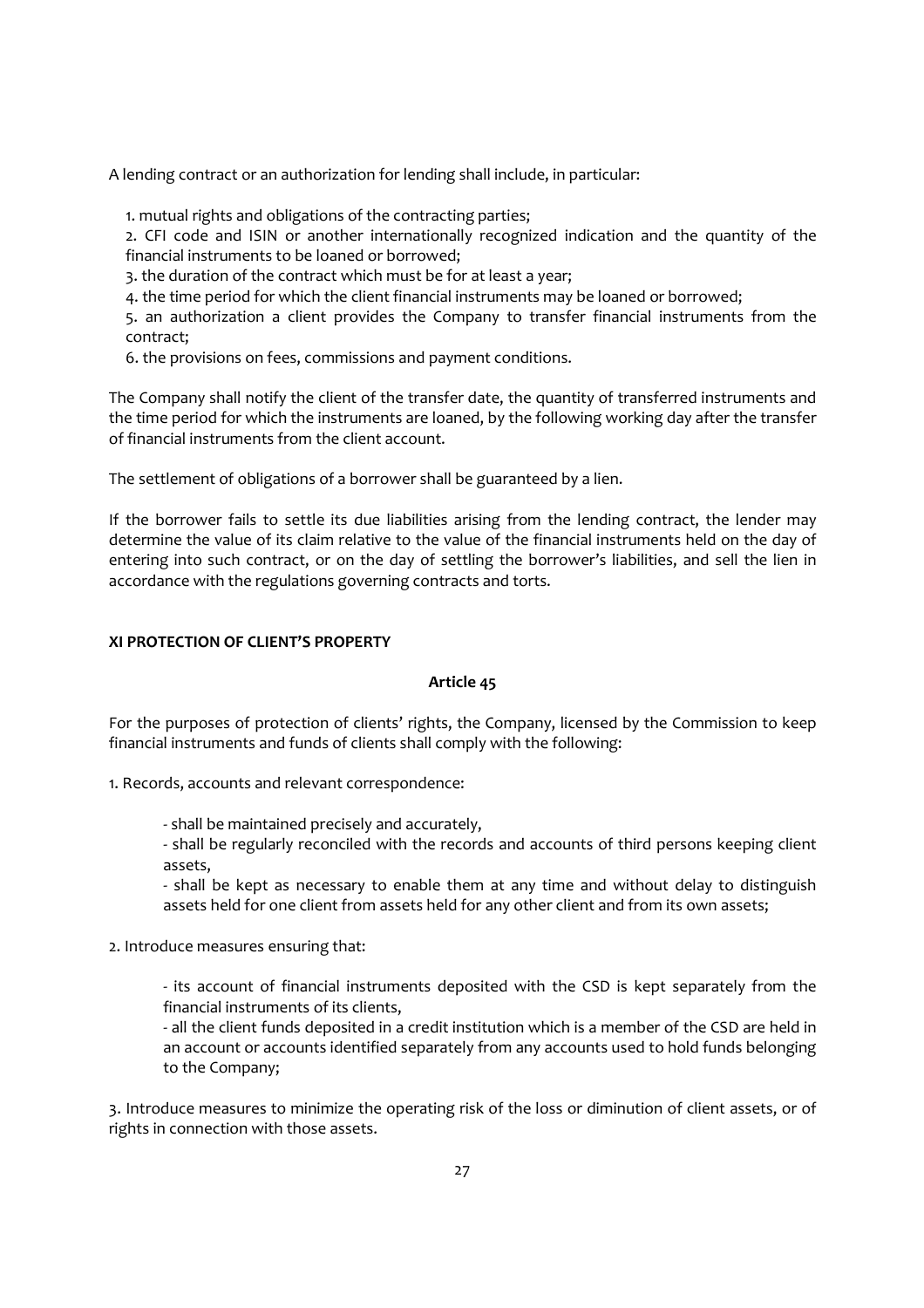The previous paragraph of this Article shall be applied accordingly when the Company maintains client assets in an omnibus account.

The Company shall use the financial instruments from its client accounts only based on client order.

The Company shall not:

1. Pledge or dispose of client financial instruments without the client's prior written consent;

2. Use client financial instruments to meet its obligations and obligations of other clients.

# Article 46

When selecting a foreign depository in which accounts client financial instruments will be held, the Company shall exercise all due care about:

1. the expertise and market reputation of the depository;

2. that the depository is subject to specific regulation in the jurisdiction, governing protection of financial instruments for the account of another person;

3. periodic review of the depository and of the arrangements for the holding and protection of those financial instruments.

By exception to the previous paragraph, point 2 of this Article, the Company shall be allowed to deposit financial instruments held by it on behalf of its clients into an account or accounts opened with a depository in a jurisdiction where the holding and protection of financial instrument for the account of another person are not regulated, only if one of the following conditions is met:

1. the nature of the financial instrument or of the investment services connected with those instruments requires them to be deposited with the depository in that country;

2. where the professional client requests the Company in writing to deposit its instruments with the depository in that country.

# Article 47

The Company shall be allowed to enter into arrangements for securities financing transactions in respect of financial instruments held by it on behalf of a client or otherwise use such financial instruments, only if the financial instruments are used on specified terms to which the client has given his consent, and in the case of a retail client, the consent in writing.

The Company shall be allowed to use financial instruments held by it on behalf of its clients in an omnibus account, in securities financing transactions or otherwise, only if, in addition to requirements laid down in the previous paragraph of this Article, the following conditions are also met:

1. each client whose financial instruments are held together in an omnibus account must have given prior express consent to the use of the financial instruments on specified terms;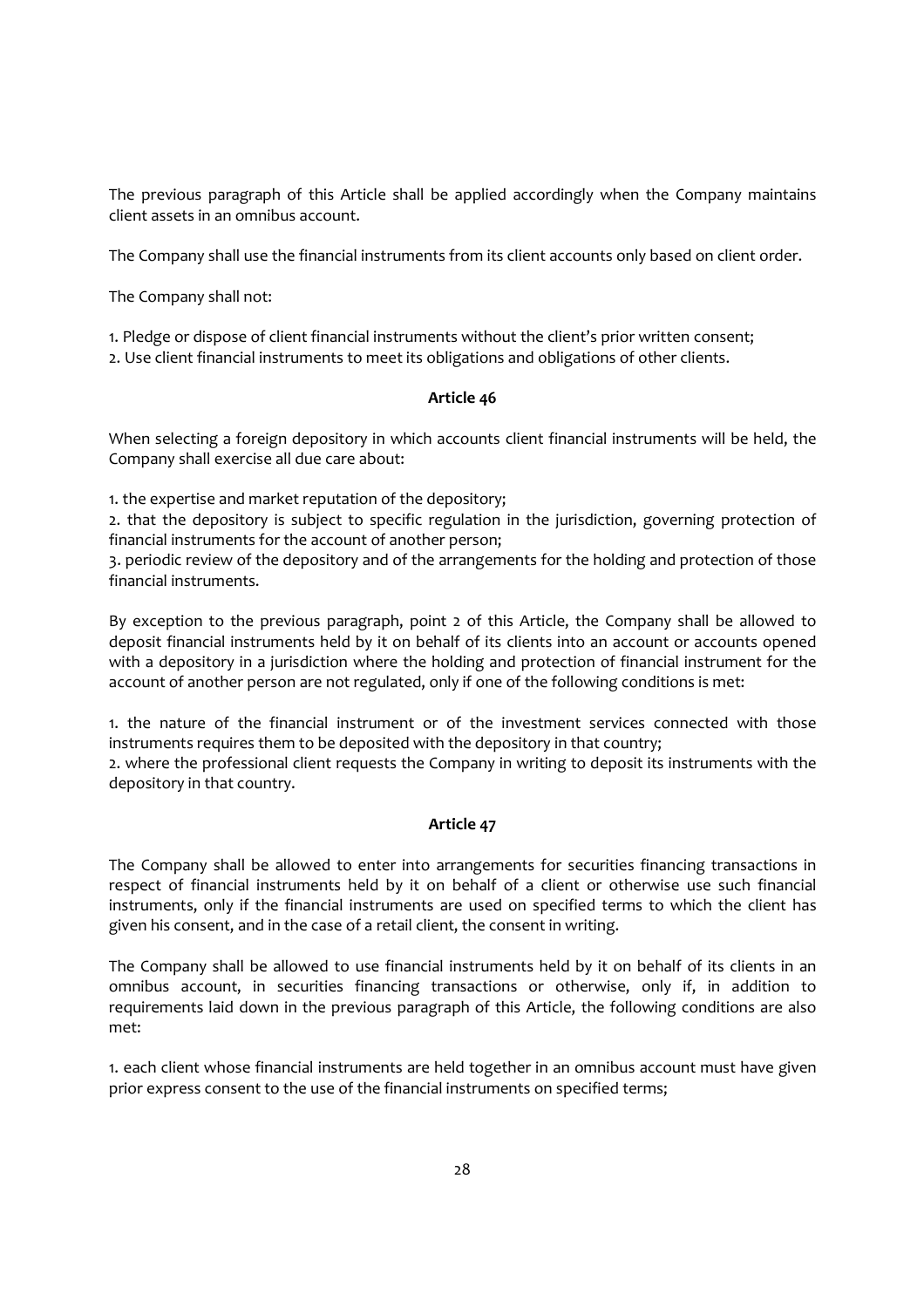2. the Company must have in place systems and controls which ensure that only financial instruments belonging to clients who have given prior express consent are used, in accordance with point 1 of this Article.

# Article 48

The Company shall ensure that records are kept on:

1. details of the client on whose instructions the use of financial instruments has been effected; 2. quantity of financial instruments used belonging to each client who has given its consent.

The data specified in the previous paragraph of this Article shall be maintained in a way which enables fair allocation of potential losses.

#### Article 49

The Company licensed to hold client funds shall open a cash account with a credit institution member of the CSD, separate from the Company's own cash account.

The Company shall ensure that funds from the client account:

1. are used for the payment of obligations in connection to the services performed for the client;

2. are not used for the payment of obligations of another client;

3. are not used for the payment of obligations of the Company.

The Company depositing client funds in a bank abroad shall apply Article 38. of these Operating Rules.

# XII TERMS FOR LENDING/BORROWING FINANCIAL INSTRUMENTS

# Article 50

Lending of financial instruments, conclusion of repurchase agreements and other similar transactions shall be performed through a member of the CSD.

The Company shall keep records related to transactions in its monthly reports to be submitted to the Commission.

The profit generated from lending of financial instruments of a client shall be attributed to the client, whereas the Company may charge fee for lending contracting services in compliance with the Tariff Rate Rules.

The Company lends financial instruments of one client to another client, other investment company or a credit institution being a member of the CSD if the contract referred to in Article 31 of these Operating Rules or a written authorization authorizes the Company to do so.

The Company may lend financial instruments from its own account to persons referred to in the previous paragraph of this Article while the generated profit stemming from lending of financial instruments shall be attributed to the Company.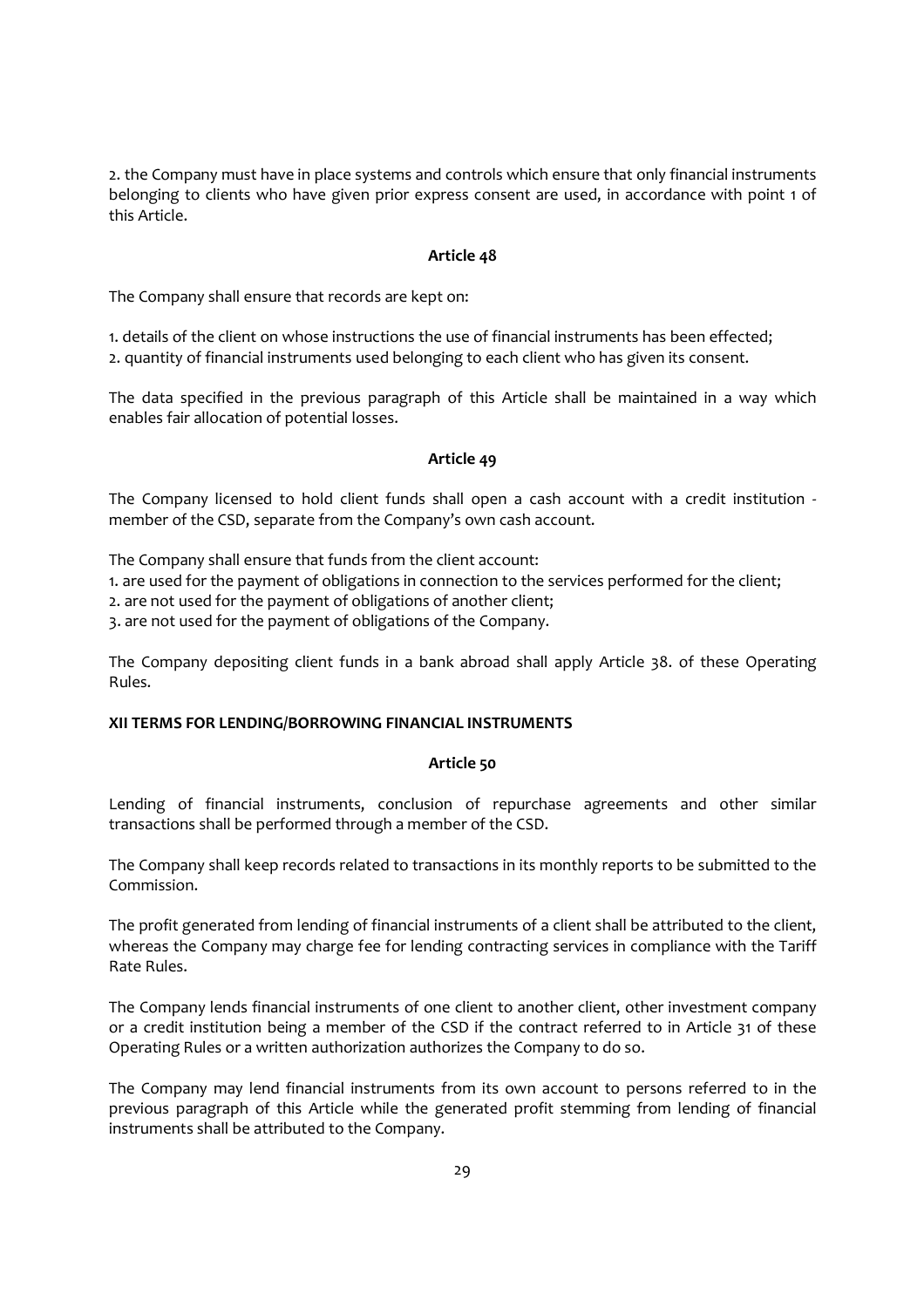# XIII CONFLICT OF INTEREST

#### Article 51

The Company shall be obliged to organize its business operation in such a way to reduce to the greatest possible extent conflicts between its clients' interests and the interests of the Company, including its shareholders, supervisory board or management board and employees of the Company.

When determining conflicts of interests that might damage the interests of clients, the Company shall assess whether the Company, relevant persons or persons closely linked to it, because of providing services or for other reasons:

1. might make a financial gain or avoid a financial loss at the expense of the client;

2. have an interest or benefit from the outcome of the service provided to the client or from a transaction carried out on behalf of the client, which is distinct from the client's interest;

3. have a financial or other incentive to favor the interest of another client or group of clients over the interests of the client;

4. carry out the same business as the client.

## Article 52

The Company shall establish, implement and maintain an effective conflicts of interest policy appropriate to the nature, scale and complexity of its business that shall include the following:

1. identify circumstances which constitute or may give rise to a conflict of interest entailing damage to the interests of one or more clients, with reference to the specific investment services carried out by or on behalf of the Company;

2. when the Company is a member of a group, all the circumstance of which the Company is or should be aware, which may give rise to the conflicts of interest arising as a result of the structure and business activities of other members of the group;

3. procedures and measures the Company must implement in order to manage conflicts of interest entailing damage to the interests of one or more clients.

Procedures and measures designed to manage conflicts of interest must:

1. prevent or make impossible to any person to improperly influence the way in which relevant persons provide investment services;

2. remove any direct link between the remuneration of relevant persons principally engaged in one activity and the remuneration of other relevant persons principally engaged in another activity, where a conflict of interest may arise in relation to those activities;

3. prevent or control the exchange of information between relevant persons involving a risk of a conflict of interest which may harm the interests of one or more clients;

4. prevent or control simultaneous or sequential involvement of a relevant person in services, where such involvement may impair the proper management of conflicts of interest;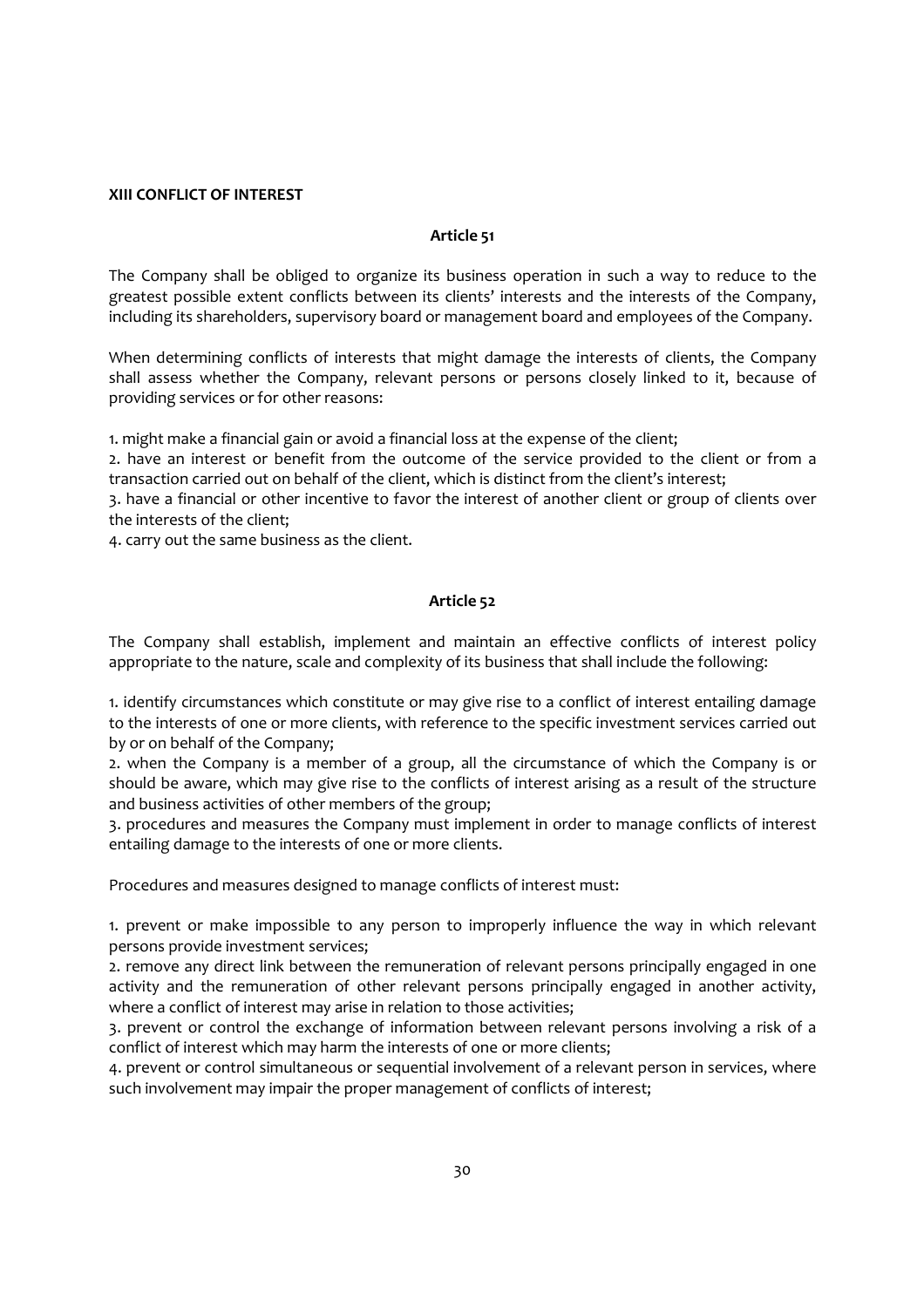5. provide for separate supervision of relevant persons whose principal functions involve carrying out activities on behalf of, or providing services to clients, whose interests may conflict or who otherwise represent different interests that may conflict, including the interests of the Company.

The conflicts of interest policy from paragraph 1 of this Article is given in Appendix 2 and is an integral part of these Operating Rules.

#### Article 53

Prior to providing a service for the client, the Company shall inform the client of potential types and sources of conflicts of interest with the interests of the Company, or the interests of other clients of the Company.

Taking into account the classification of clients, the notification referred to in the previous paragraph of this Article shall contain sufficient information enabling the client to take an informed decision with respect to the services in the context of which the conflict of interest arises.

The Company shall keep and regularly update information about the services carried out by or on behalf of the Company in which a conflict of interest entailing a material risk of damage to the interests of one or more clients has arisen, or in the case of an ongoing service or activity, may arise.

# Professional secrecy

#### Article 54

Employees, directors and managers of the Company are bound by the obligation of professional secrecy concerning:

- 1. information about clients;
- 2. information about client accounts and transactions and amounts in such accounts;
- 3. information about services provided to clients;
- 4. other information and facts obtained while providing services.

The Company shall not use or divulge to third persons nor enable third parties to use the information referred to in the previous paragraph of this Article.

The information from paragraph 1 of this Article may be disclosed and presented to third persons only:

1. with the written consent of the client;

- 2. in the course of supervisory functions of the Commission, CSD or market organizer;
- 3. based on a court order;

4. based on an order issued by the authority in charge of prevention of money laundering or terrorism financing;

5. on the grounds of an order of another competent government authority.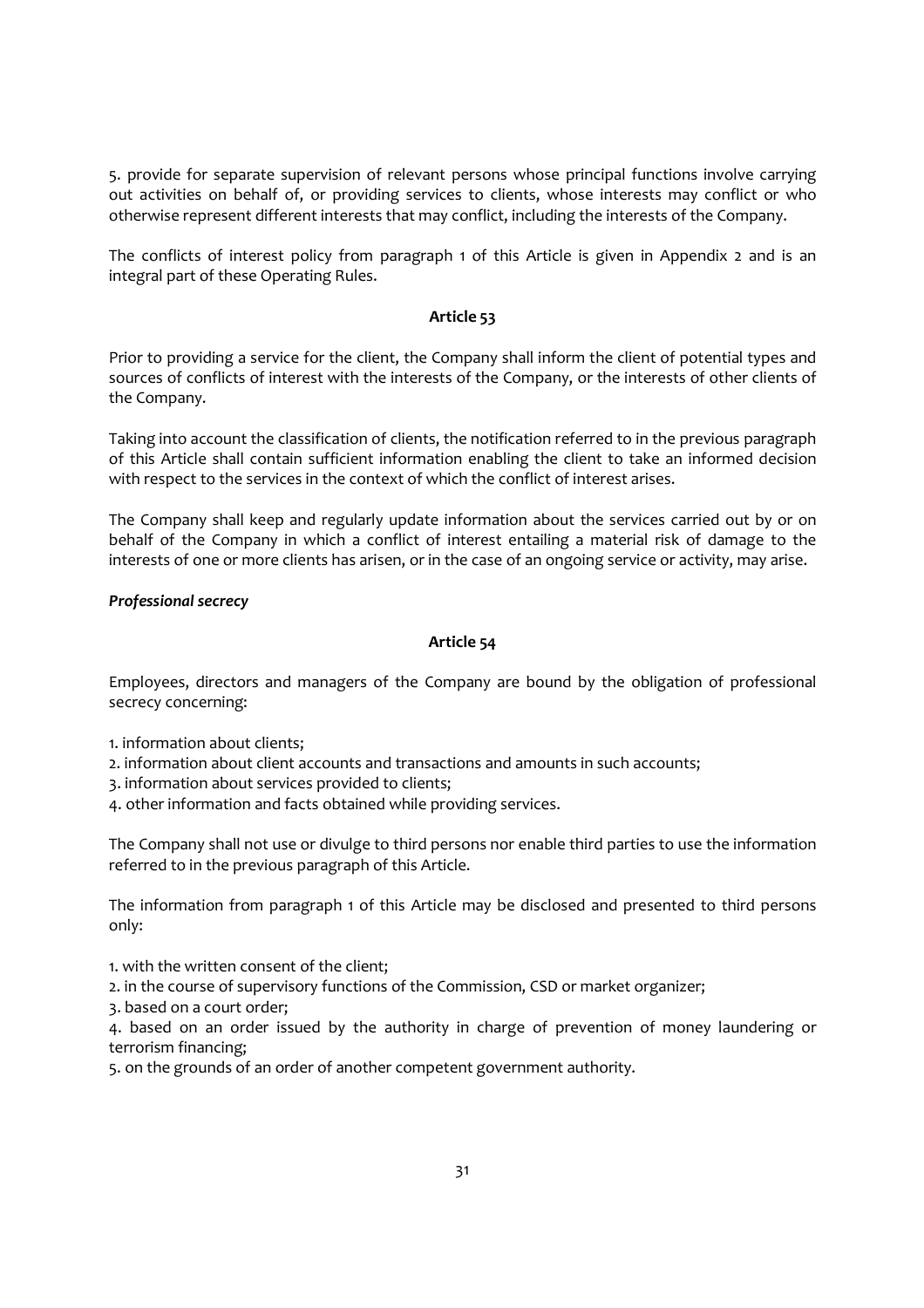# XVI PERSONAL TRANSACTIONS

# Article 55

Personal transaction is a financial instrument transaction done by the relevant person acting beyond relevant person's field of activities, or a transaction performed for the account of the relevant person, a person family related to the relevant person, or tightly close thereof according to the Law, or person whose relation with the relevant person is of such nature allowing the relevant person to have direct, or indirect material interest in transaction results, other than a fee for transaction execution.

The Company shall prohibit any relevant person to carry out the following activities:

1. enter into personal transactions if:

- it involves misuse or improper disclosure of inside or other confidential information relating to clients or transactions with or for clients,
- it conflicts or is likely to conflict with an obligation of Company;

2. advising or procuring any other person to enter into transaction in financial instruments in a way which exceeds authorizations of the relevant person or not covered by the contract on the provision of services;

3. disclose to other person any information or opinion, except within the regular authorizations or within the contract on the provision of services, if the relevant person knows or ought to have known that as a result of such disclosure that other person might:

- enter into a transaction in financial instruments,

- advise or procure another person to enter into such transaction.

# Article 56

The Company shall establish, implement and maintain adequate measures preventing prohibited activities by a relevant person who:

1. is involved in the activities that may give rise to a conflict of interest or

2. or has access to inside or other confidential information pertaining to clients or transactions with or for clients by virtue of an activity carried out on behalf or for the Company.

The Company must ensure that:

1. Each relevant person of the Company is aware of the restrictions on personal transactions and of the measures of the Company in connection with personal transactions and disclosure;

2. The Company is informed promptly of any personal transaction;

3. In the case of outsourcing the Company must ensure that the service provider maintains records of personal transactions entered into by any relevant person and provides the information to the Company promptly on request;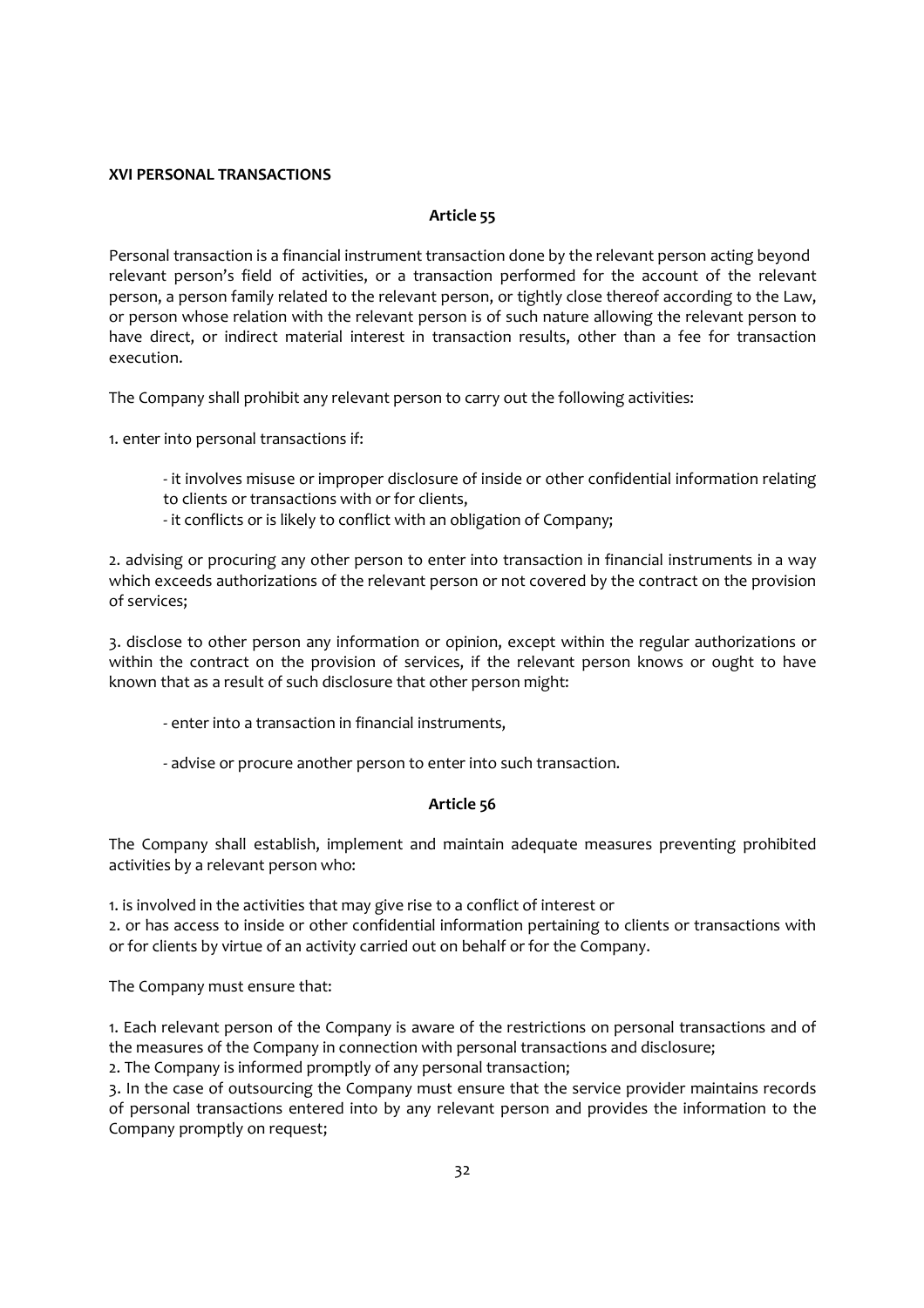4. A record is kept of all personal transactions, including any authorization or prohibition in connection with such transactions.

#### Article 57

The provisions of these Operating Rules on personal transactions shall not apply to personal transactions in units in open-end investment funds, if the relevant person and any other person for whose account the transactions are effected are not involved in the management of such entity.

Paragraph 1 of this Article shall apply also to persons with whom the relevant person is related or with whom the relevant person has close links.

# XIV HANDLING CLIENTS' COMPLAINTS

#### Article 58

The Company shall establish, implement and maintain effective and transparent procedures for the reasonable and prompt handling of complaints received from retail clients.

The procedure for handling complaints received from retail clients is given in Appendix 3. and is an integral part of these Operating Rules.

The Company shall keep a record of each complaint and the measures taken for its resolution, using the methods and within the time periods stipulated by the Law and bylaws.

#### Article 59

Client complaints due to possibly irregularly performed transaction by the Company shall be submitted exclusively in written form, via registered mail, to the address of the Company's registered head office or personally delivered to the premises of the Company.

The complaint submitter shall submit his personal information as well as reasons for the complaint.

The Company shall not be obliged to act at anonymous and incomplete complaints.

The Company shall inform the complaint submitter about undertaken actions in respect of resolving the complaint.

#### XV CAPITAL ADEQUACY AND RISK MANAGEMENT

#### Capital adequacy

# Article 60

The own funds of the Company shall not at any time fall below the minimum capital requirements stipulated by the Law.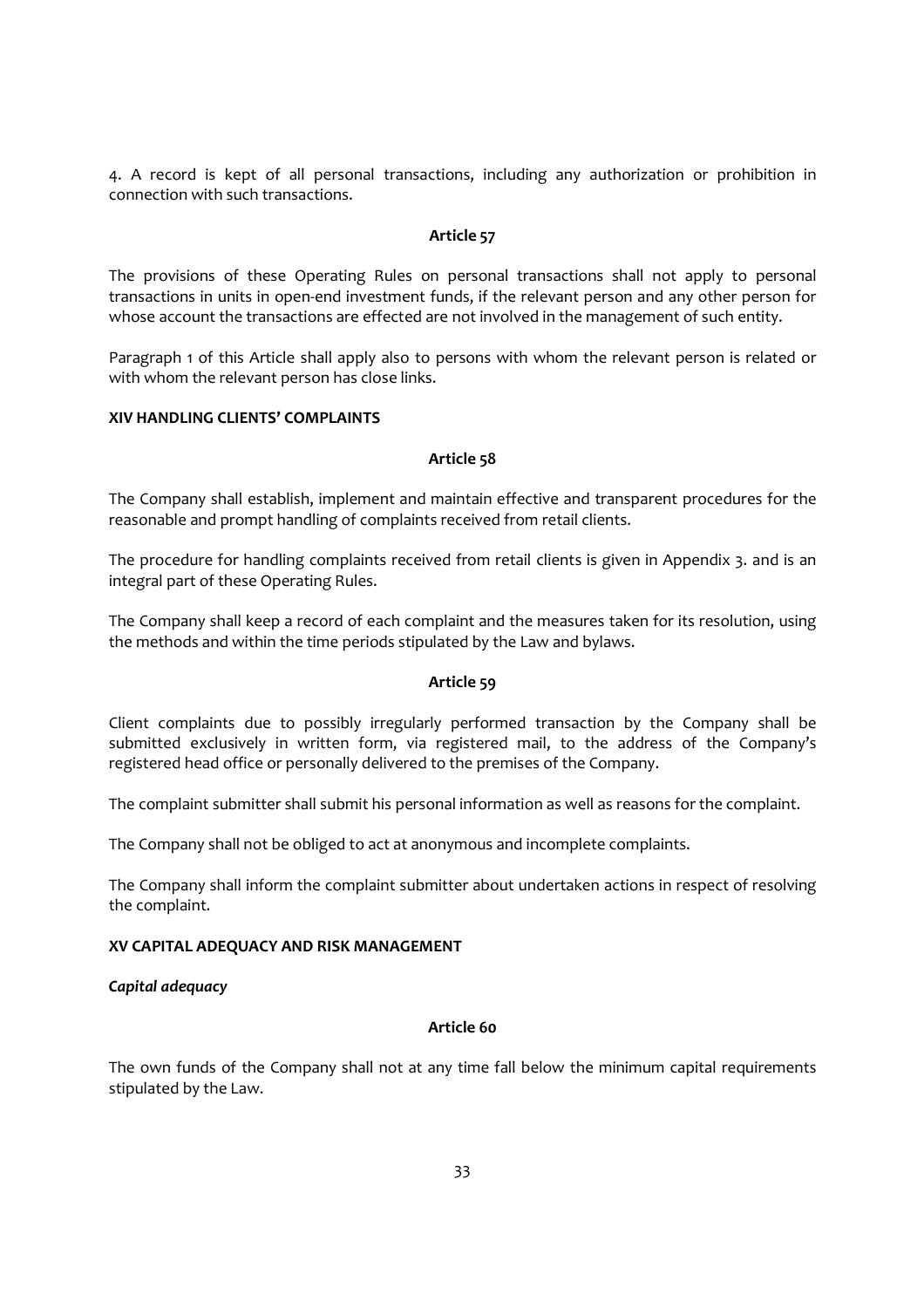In the event that the own funds of the Company fall below the minimum capital requirements referred to stipulated by the Law, the Commission shall allow the Company a limited period of time in which to

rectify their situations, or it shall impose supervisory measures provided for under this Law.

The own funds of the Company shall consist of the sum of basic capital, additional capital I and additional capital II as well as other forms of capital reduced by deductible items in compliance with the Commission regulations.

The Commission shall lay down a method for calculation of the capital and the capital adequacy of the Company, as well as which part will be used to cover certain risk types.

# Article 61

The Company shall have own funds which are always more than or equal to the sum of capital requirements for market risks, credit risks and operational risks.

The Company shall hold own funds which must at all times be equivalent to not less than one quarter of their preceding year's fixed overheads.

The Commission shall regulate a method for calculation of capital requirements required in order to manage certain types of risks, taking into consideration types of investment services and activities conducted by the Company.

# Article 62

The Company shall, in compliance with the Commission regulation, submit to the Commission a report each and every fall in the capital of the company below the level stipulated by the Law and Article 60. of these Operating Rules, and to state in the report facts and circumstances causing the capital fall below that level.

Capital levels referred to in paragraph hereof shall not exceed 120% of the capital requirements for the Company in compliance with the Law, Article 60. of these Operating Rules and the Commission regulations.

The Commission may require from the Company, if it fails to satisfy the capital requirements referred to in paragraph 1 of the law, or if the capital falls below such requirements, to discontinue immediately all investment services and activities of the broker-dealer company with respect to which the Company fails to satisfy such capital requirements and may order the Company to:

1) immediately undertake measures to raise its capital above the thresholds required in paragraphs 1 and 2 hereof;

2) limit its investment services and activities in areas specified by the Commission until such thresholds are reached or exceeded;

3) file timely reports with the Commission regarding the Company's capital until prescribed thresholds are reached or exceeded.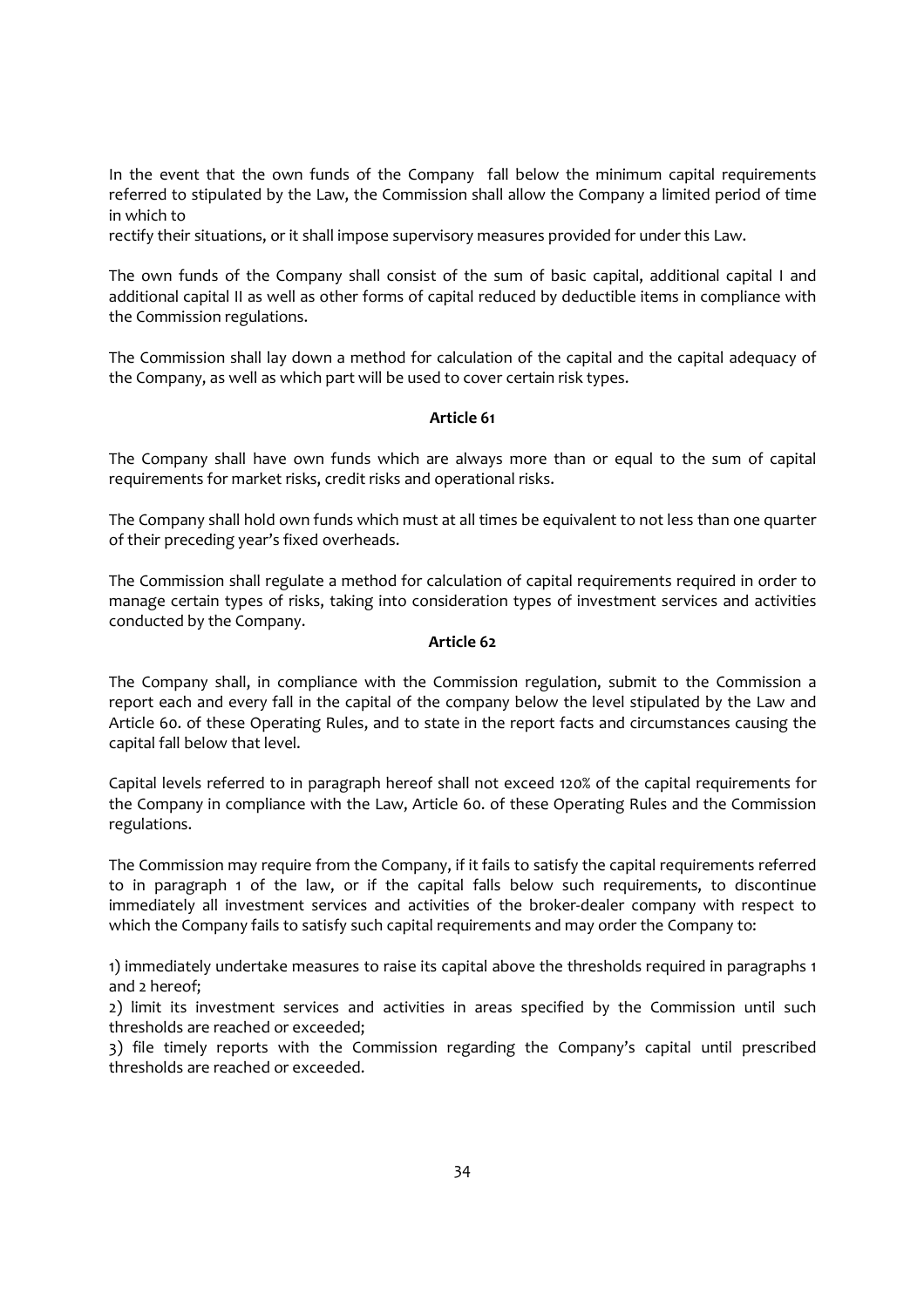#### Risk Management

# Article 63

Capital of the Company shall always correspond to capital required to cover its liabilities and potential losses due to risks to which the Company is exposed to in its business operations and aimed at preventing from damaging clients or participants in transactions with the Company.

The Company shall calculate the capital amount, risks and exposure as prescribed by the Commission regulation.

Risk management is a set of measures and methods designed to identify, measure, and monitor risks, including also reporting on risks that the Company is or could be exposed to in its business operations.

The Company shall identify measures and assess risks exposed to in its business operations and manage those risks.

The Company shall prescribe procedures concerning identification, risk measurement and assessment as well as risk management in compliance with regulations, standards and rules, which shall contain:

1) provisions ensuring functional and organizational separation of activities related to risk management and regular business activities of the Company;

2) identification procedures, risk measurement and assessment;

3) risk management procedures;

4) procedures ensuring control and consistent implementation of all internal procedures of the Company related to the risk management;

5) procedures for regular reporting of the management of the Company and the Commission on risk management.

The Company shall be required to have robust governance arrangements, which include a clear organizational structure with well-defined, transparent and consistent lines of responsibility, effective processes to identify, manage, monitor and report the risks and large exposures it is or might be exposed to, and adequate internal control mechanisms, including sound administrative and accounting procedures.

The Company's procedures from paragraph 5 of this Article are given in Appendix 4 and are an integral part of these Operating Rules.

# Article 64

The Company's procedures from the previous paragraph include all types of risks to which the Company is exposed in its business, in particular:

1) market risks; 2) credit risks; 3) liquidity risks;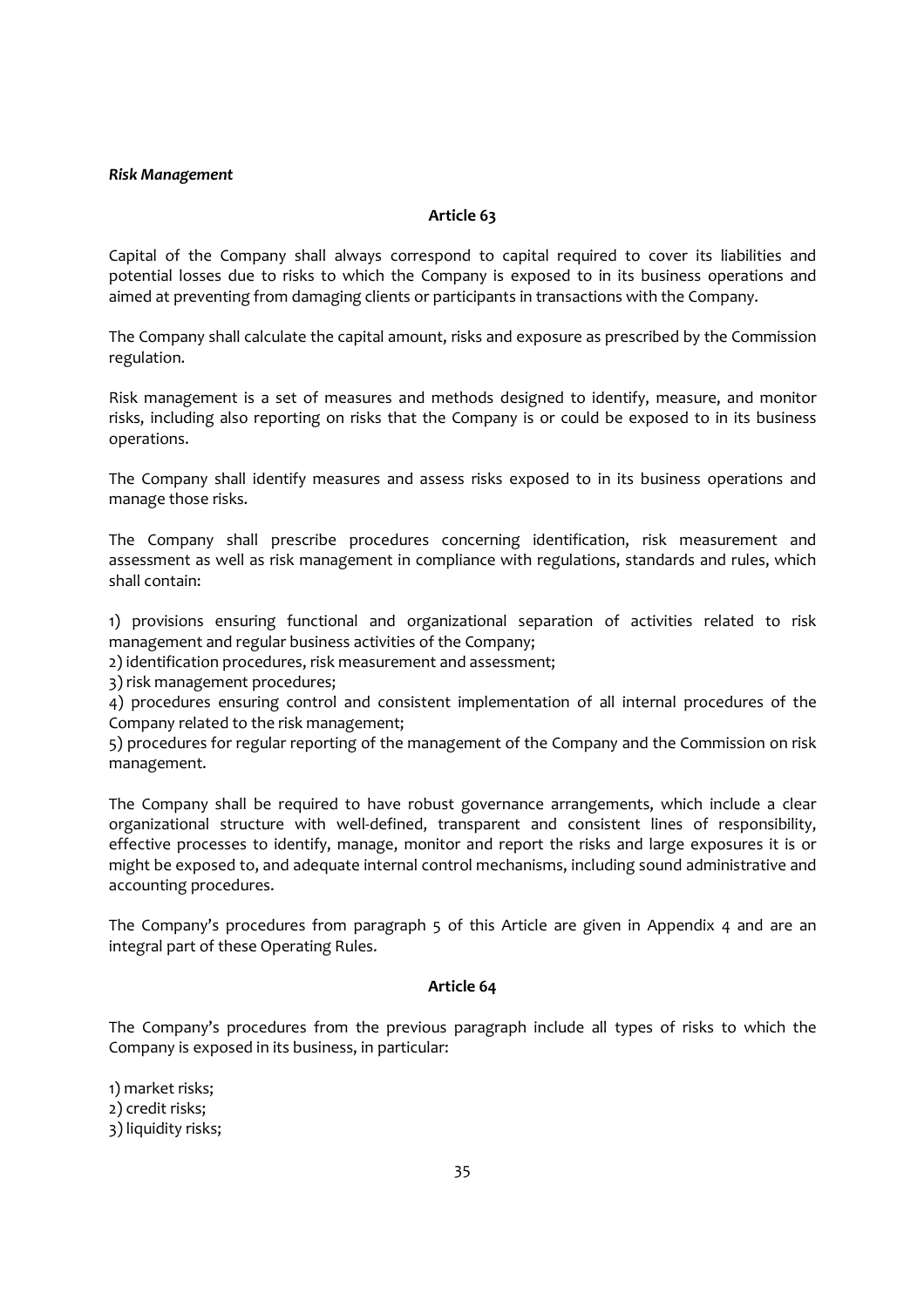4) operational risks;

5) risks of exposure to one person or a group of affiliated persons.

# Market risks

# Article 65

Market risks consist of the following: risk of a price change, settlement and counterparty credit risk, large exposures risk, foreign-exchange risk and commodities risk.

Risk of a price change is one due to losses from price changes in the financial instrument or in case of derivative financial instruments it is the price change of bases from which those instruments stem from.

Risk of a price change shall be divided into:

1) general position risk – risk of a price change in the financial instrument concerned due to a change in the level of interest rates or to a broad equity-market movement unrelated to any specific attributes of that financial instrument;

2) specific position risk – risk of a price change in the instrument concerned due to factors related to its issuer or, in the case of a derivative, the issuer of the underlying instrument.

Settlement risk and credit counterparty risk are the risks of loss due to the counterparty's default to meet the obligations on the basis of trading-book positions.

Foreign-exchange risk is a risk of exchange rate fluctuations.

Commodities risk is a risk of changes to prices of commodities.

The Company shall develop and apply proper policy and procedures relevant to measurement and management of all important elements and effects of market risks.

# Credit risk

# Article 66

Credit risk is a risk of loss due to incapacity of a client to settle its financial liabilities to the Company.

The Company shall identify credit risks, measure and assess against clients solvency and its timely fulfillment of obligations toward the Company as well as against quality of the instrument of security for a claim of the Company.

The Company shall develop and apply proper policy and procedures for credit risk management.

The Company shall establish and implement an adequate system of management and monitoring of portfolios and individual exposure associated to credit risks as well as appropriate reconciliation of values.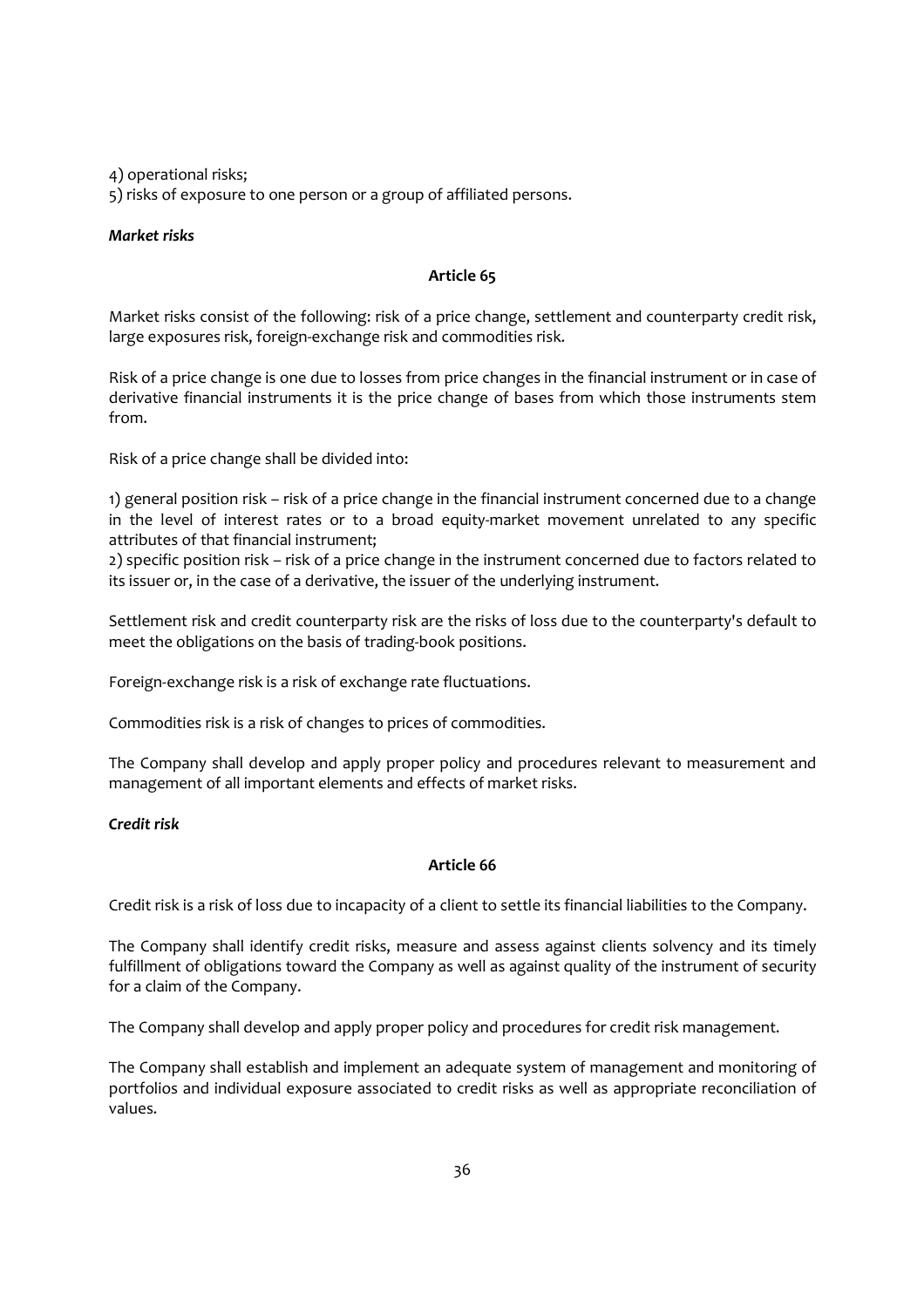# Liquidity risk

# Article 67

Liquidity risk is a risk of appearance of adverse effects to financial results and the capital of the Company due to incapacity of the company to settle its financial liabilities.

The Company shall develop and implement proper policies and procedures in relation to continuous liquidity risk measurement and management, regular inspection of adequacy of facts on which the risk liquidity management system is based, current and future cash inflow and outflow management and adoption of a liquidity crisis action plan.

#### Operational risk

#### Article 68

Operational risk is a risk of loss resulting form errors, disruptions or impairments caused by inadequate internal processes, people and systems or from external events, and includes legal risk.

The Company shall develop and implement proper policies and procedures in relation to operational risk measurement and management, including some infrequent events that have significant effects and determining what are operational risks in terms of those policies and procedures.

The Company shall adopt a contingency plan as well as operation continuity and loss limitation plan in cases of significant disruption or interruption of business operations.

#### Risks of exposure of the Company

## Article 69

The exposure of the Company to a person shall consist of the total amount of receivables related to that person or a group of persons (credits, investment insecurities, equity investment and shares, guarantees and aval, etc.).

A group of connected persons referred to in paragraph 1 of this Article shall consist of two or more legal entities or individuals who, unless it is shown otherwise, constitute a single risk for the Company and:

1) one of them, directly or indirectly, has control over the other or others;

- 2) they are interconnected in a way which makes it highly probable that, if one of them were to experience improvement or deterioration of economic and financial situation, the other or all of the others would be likely to encounter improvement or deterioration of economic and financial situation, and between them there is a possibility for the transfer of loss, gain or creditworthiness;
- 3) they are related as family members.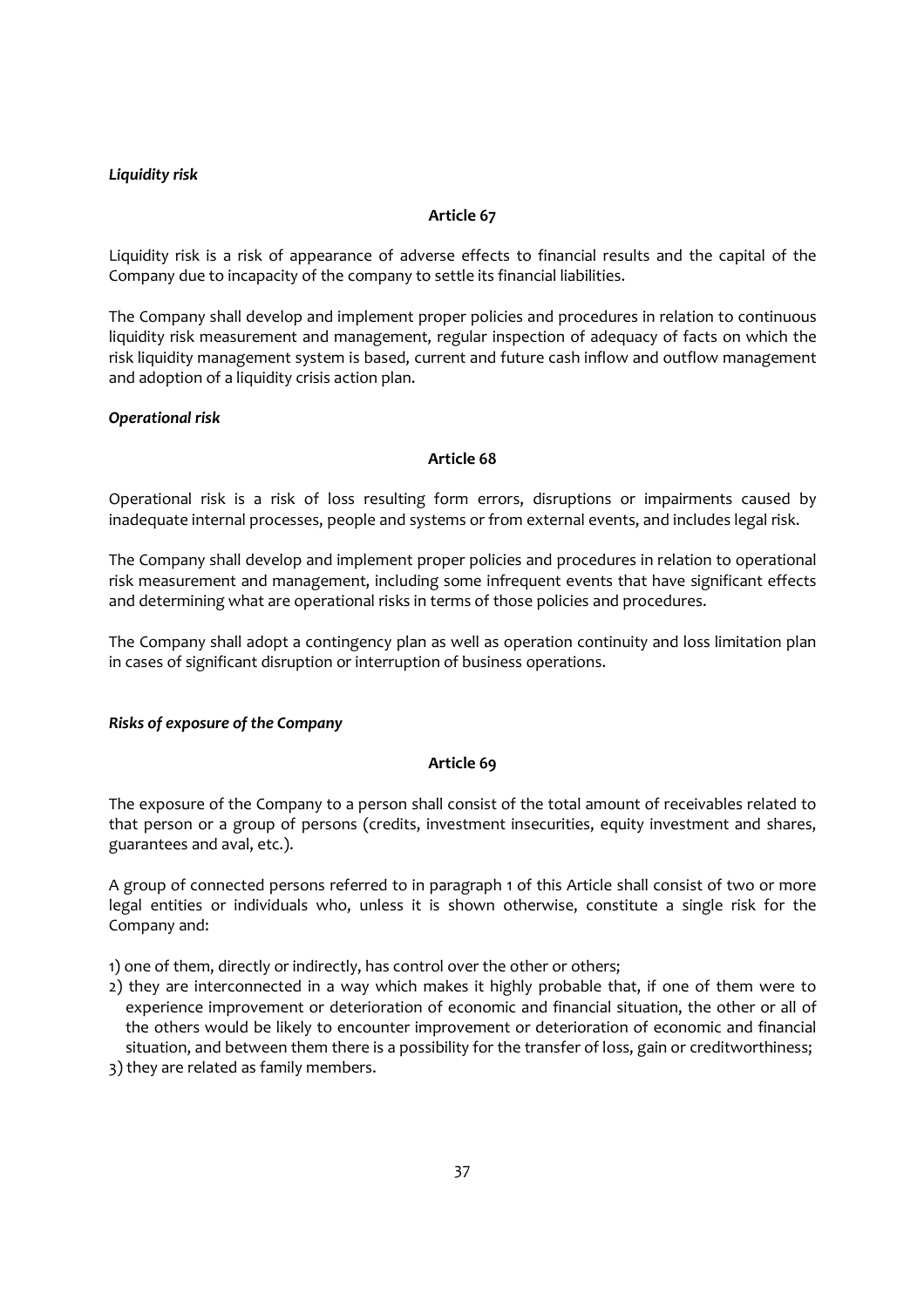Risk related to exceeding the allowed exposure limits is risk of loss due to exceeding the maximum allowed exposure to one person or a group of affiliated persons on the bases of positions from the trading book.

The Company's exposure to a person or a group of connected persons shall be considered a large exposure where its value is equal to or exceeds 10% of the Company's own capital.

The Company may not incur an exposure to a person or a group of connected persons the value of which exceeds 25% of its own capital.

Should the risk exposure of the Company exceed the abovementioned limit, the Company shall promptly inform the Commission on the exposure amount in compliance with provisions of the Law.

Upon completed assessment, the Commission may set a deadline for the Company to comply with the prescribed limit.

The total risk exposure of the Company to persons referred to in Article 46. of these Operating Rules shall not exceed 50% of the Company's own capital.

The sum of total risk exposure of the Company shall not exceed 800% of the Company's own capital.

#### XVII RECORD KEEPING OF BUSINESS DOCUMENTATION

#### Article 70

The Company shall keep electronic records and documents of all services and transactions carried out, in a way that facilitates supervision of operations of the Company, and especially supervision of the Company's obligations towards clients.

The Company must:

1. provide the records are up to date;

2. enable access to individual records at any time;

3. keep records of operations with each individual client separate from records on operations with other clients and records on their own operations;

4. provide protection from unauthorized access and potential losses;

5. in the case of transactions carried out on behalf of clients, the records shall contain all the information and details of the identity of the client, and the information required by the law governing prevention of money laundering and terrorism financing.

#### Article 71

The Company shall keep all the records and documents of all services and transactions carried out for the Company or on behalf of the client, for a period of at least five years after the expiration of the business year the records relate.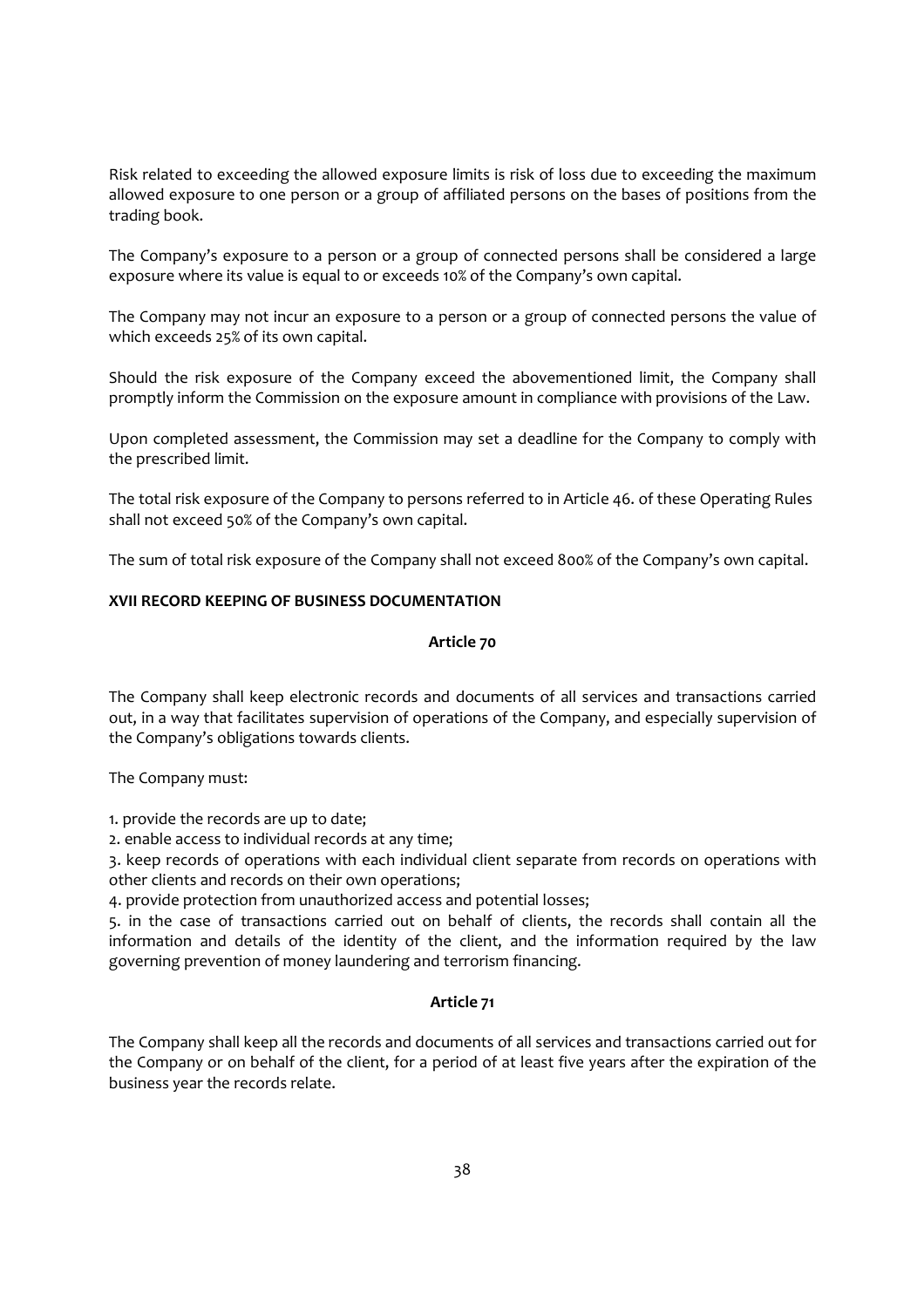Records which set out the respective rights and obligations of the Company and the client shall be retained for at least 5 (five) years after the expiration of the business year in which the contracted relationship with the client has been terminated, or in which the Company has ceased to provide investment services to the client.

The Company shall retain records and business documents for a period longer than provided in paragraphs 1 and 2 of this Article, if it is necessary for the exercise of the supervisory function or a court proceeding.

# Article 72

The Company shall maintain records and documents of all services and transactions carried out in such a manner which:

1. enables the Commission to access them readily and to reconstitute each key stage of each transaction;

2. makes it possible for any corrections or other amendments and the contents of the records and documents prior to such corrections or amendments to be easily ascertained;

3. it must not be possible for the records to be manipulated or altered.

When providing investment services based on a client order given over a telephone, by fax or electronically, the Company shall save the original record of all received orders, stating the time of reception and acceptance of such orders.

The Company shall maintain backup copies of all records on a location other than its business premises in a way and within time periods set by these Operating Rules.

The Company shall, after the adoption of the decision revoking its operating license and removal from the Register of Broker-Dealer Companies, submit to the competent archive according to the head office of the Company the entire documentation in relation to clients and other documents which it is, pursuant to relevant regulations, obliged to keep records of in paper or electronic form, and deliver confirmation to the Commission, prior to the entry of these alterations in the Registrar of Companies.

# XVIII FINAL PROVISIONS

# Article 73

The Shareholders' Meeting of the Company adopts these Operating Rules in the manner and under the procedure laid down for their approval, in accordance with the provisions of the general acts of the Company.

These Operating Rules shall be submitted to the Commission for approval.

Upon obtaining approval from the Commission mentioned in the previous paragraph, in the process of coordination of the Company with the Law, the Operating Rules shall be published on the Company's website.